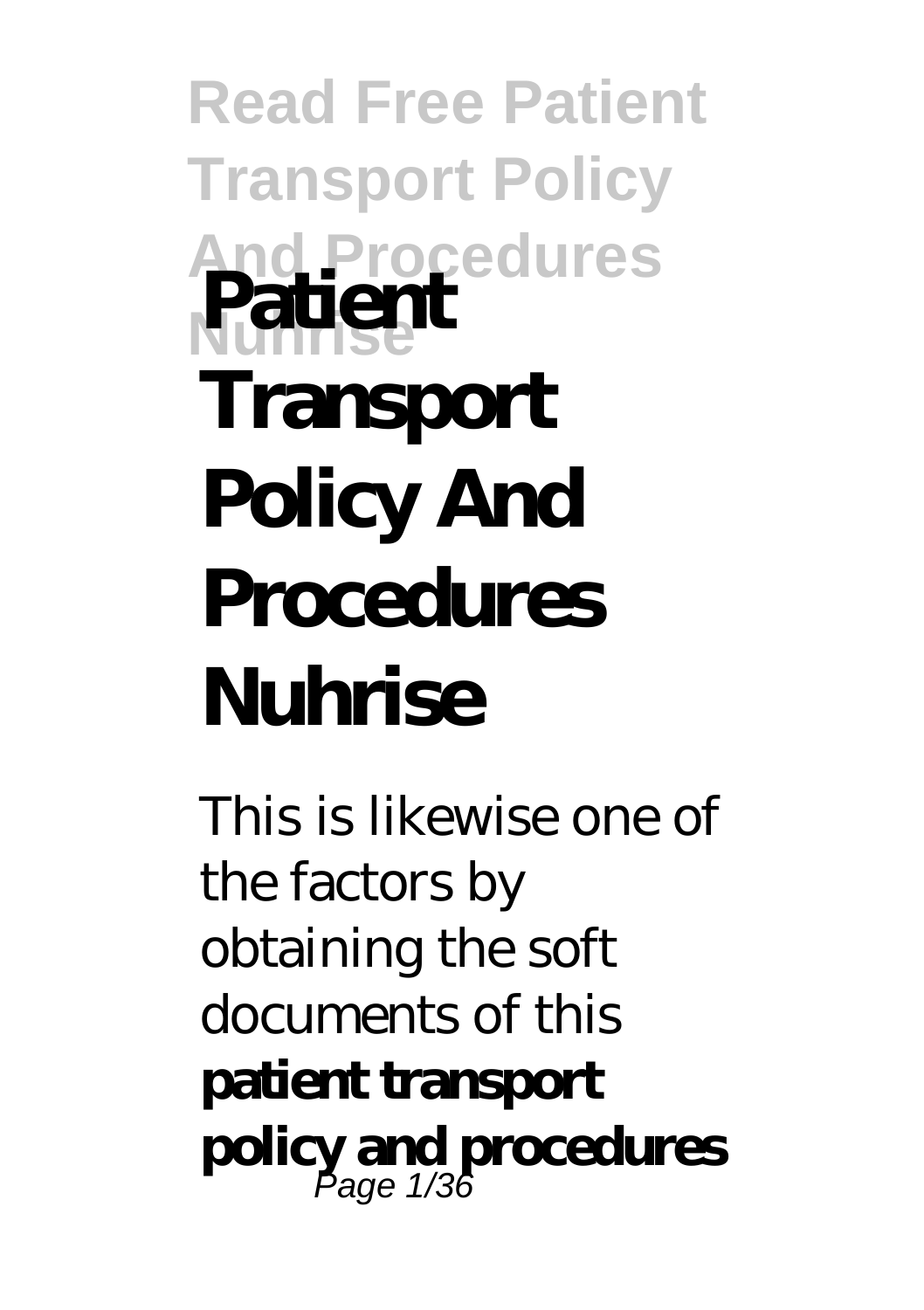**Read Free Patient Transport Policy And Procedures nuhrise** by online. You might not require more times to spend to go to the book instigation as without difficulty as search for them. In some cases, you likewise pull off not discover the broadcast patient transport policy and procedures nuhrise that you are looking for. It will entirely Page 2/36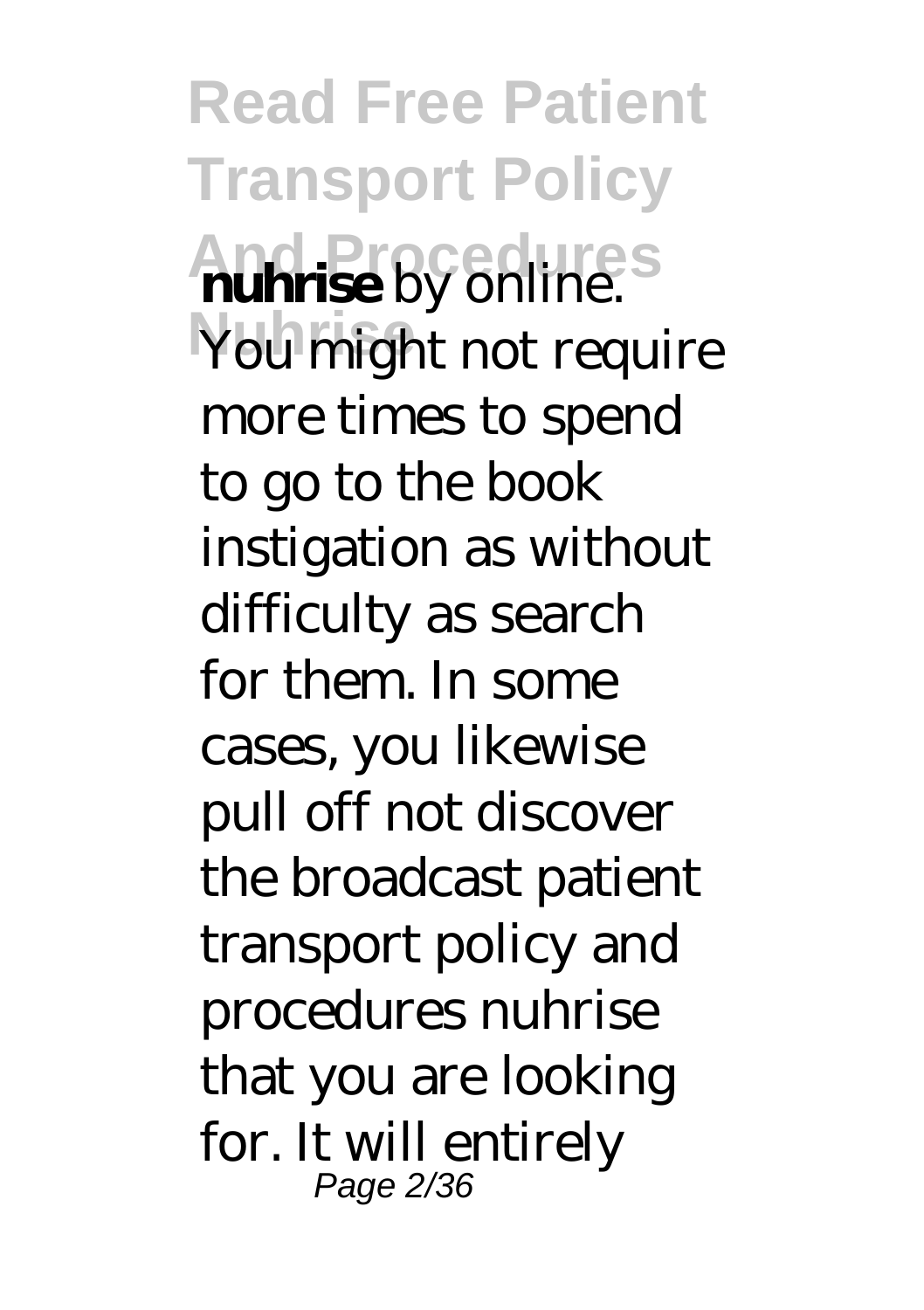**Read Free Patient Transport Policy And Procedures** squander the time. **Nuhrise**

However below, gone you visit this web page, it will be thus agreed easy to acquire as well as download guide patient transport policy and procedures nuhrise

It will not put up with many become old as Page 3/36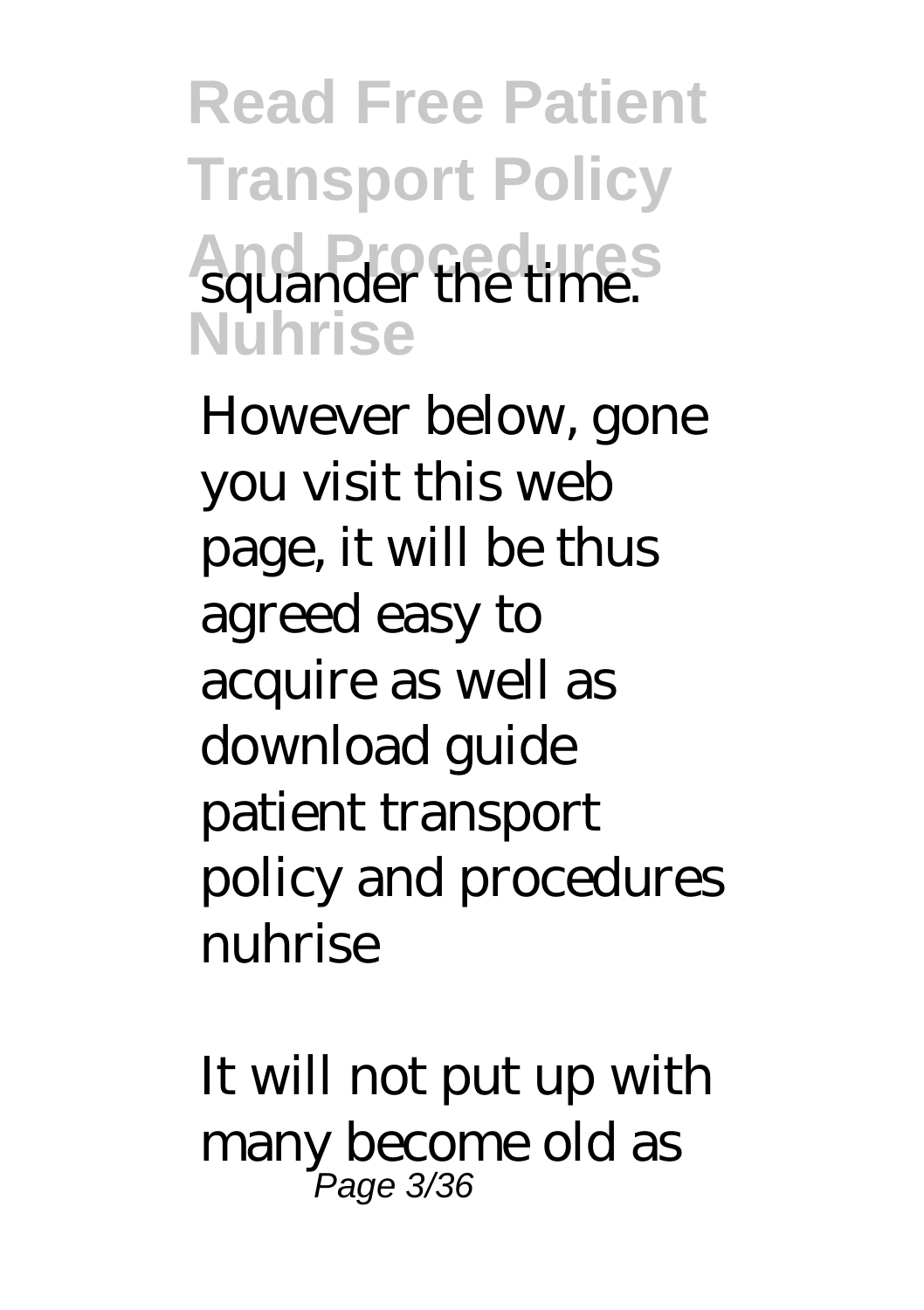**Read Free Patient Transport Policy And Procedures** we explain before. You can reach it even though appear in something else at home and even in your workplace. appropriately easy! So, are you question? Just exercise just what we offer below as well as review **patient transport policy and procedures nuhrise** what you Page 4/36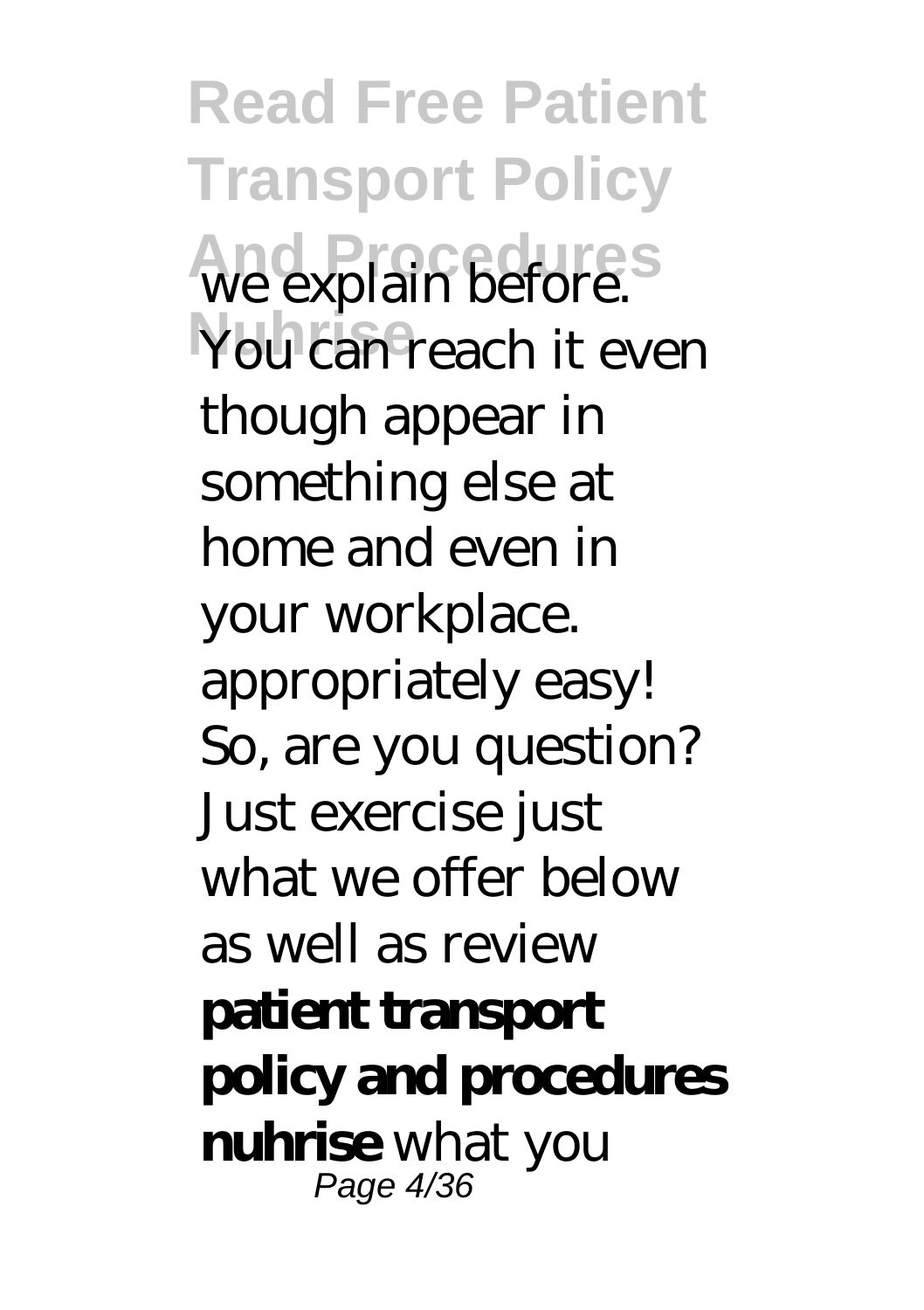**Read Free Patient Transport Policy And Procedures** similar to to read! **Nuhrise**

is one of the publishing industry's leading distributors, providing a comprehensive and impressively highquality range of fulfilment and print services, online book reading and download. Page 5/36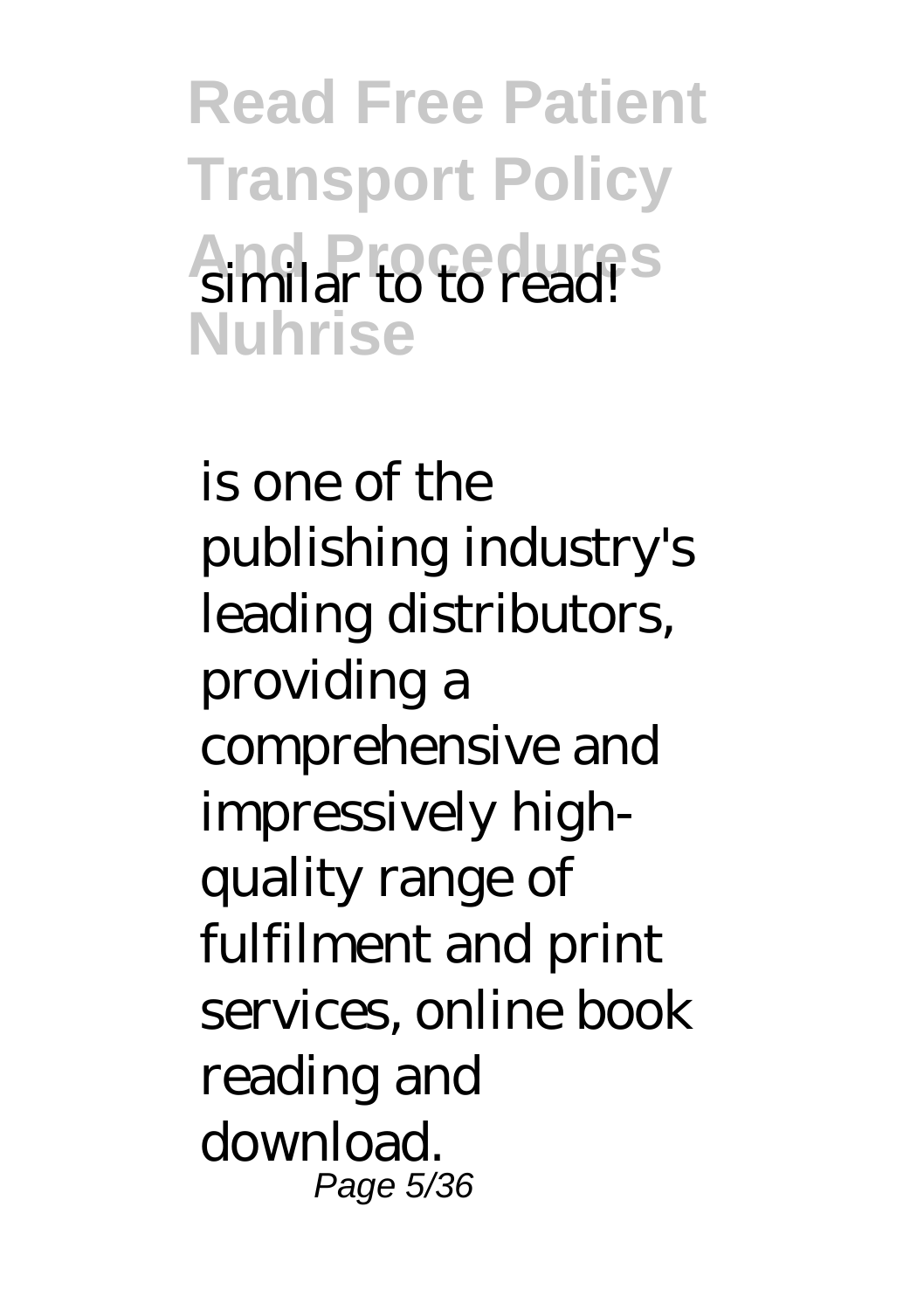**Read Free Patient Transport Policy And Procedures Nuhrise Handbook for Providers of Transportation Services Chapter ...** Transport patient in impervious suit if ambulatory, or in impervious sheets if non-ambulatory and stretcher-bound, as tolerated. Consider any patient belongings to be Page රි/36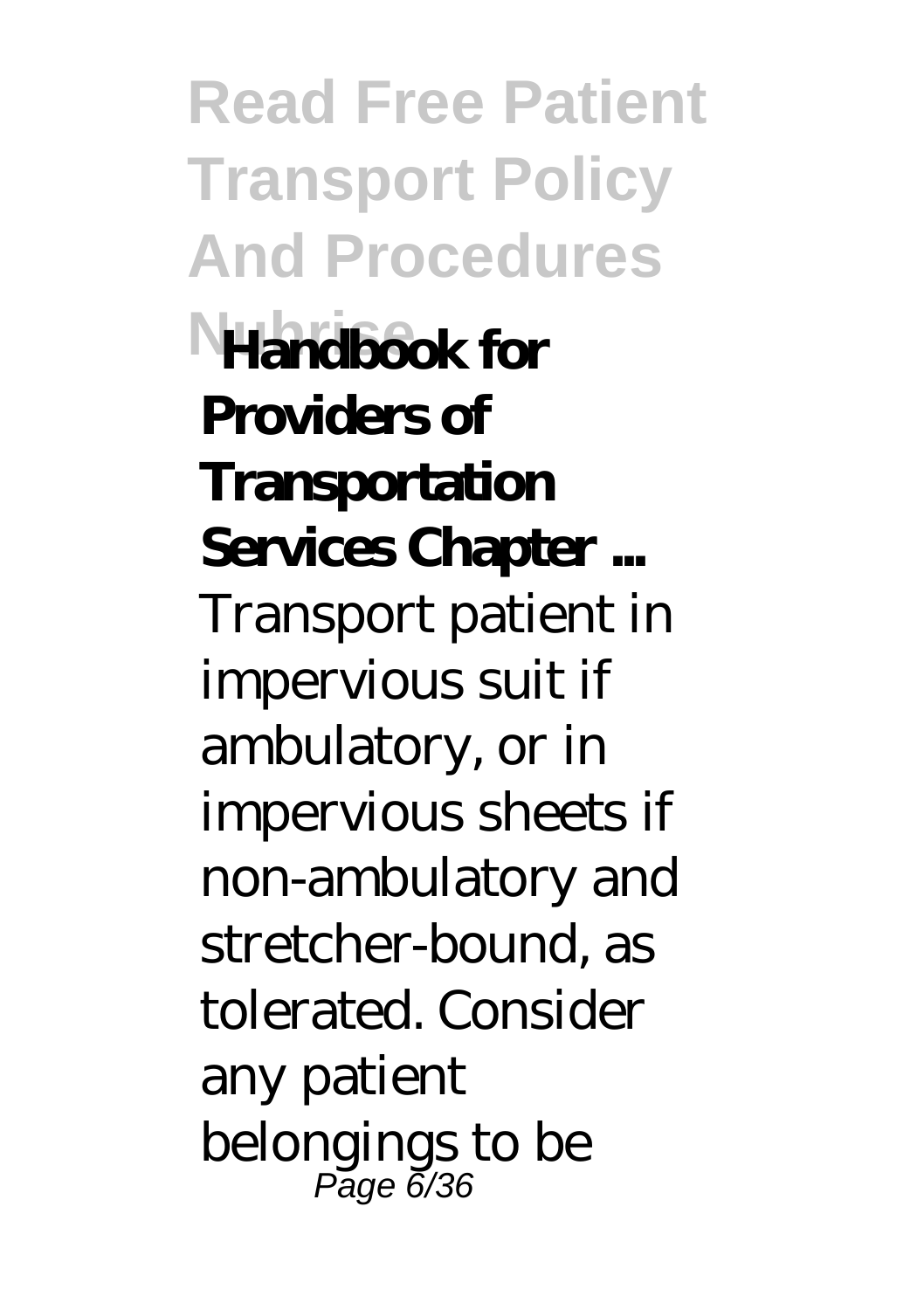**Read Free Patient Transport Policy And Procedures And Procedures** are typically bagged, labeled, and transported with the patient in the patient compartment.

# **Clinical Policy: Ambulance Transportation Non Emergency** the Patient Transport network, ensuring appropriate patient Page 7/36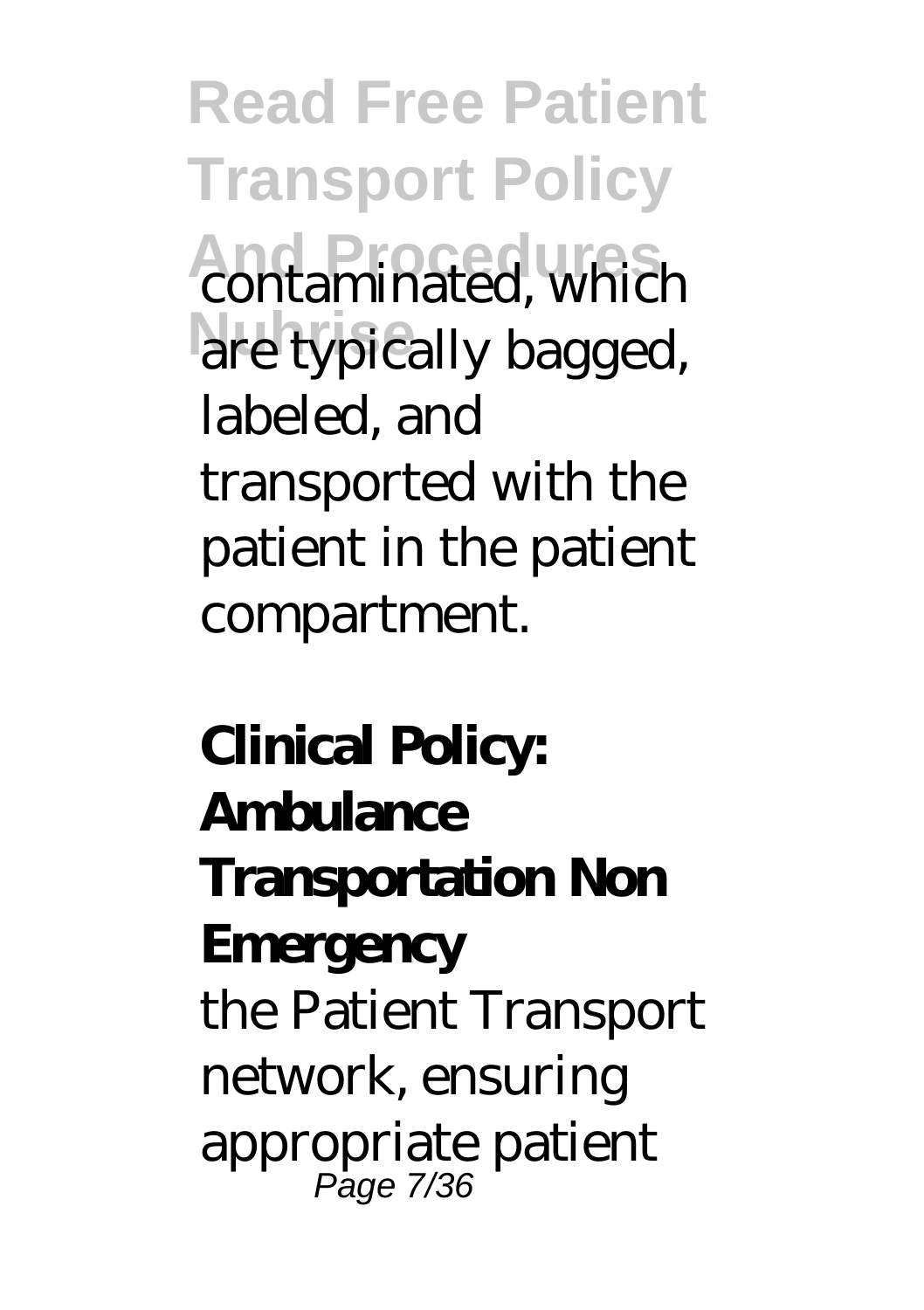**Read Free Patient Transport Policy And Procedures** transport vehicles, equipment and staff will provide a safe service for patients using Patient Transport Services. This policy is intended to be a component of a contractual arrangement with the Health Administration Corporation. Document type Policy Page 8/36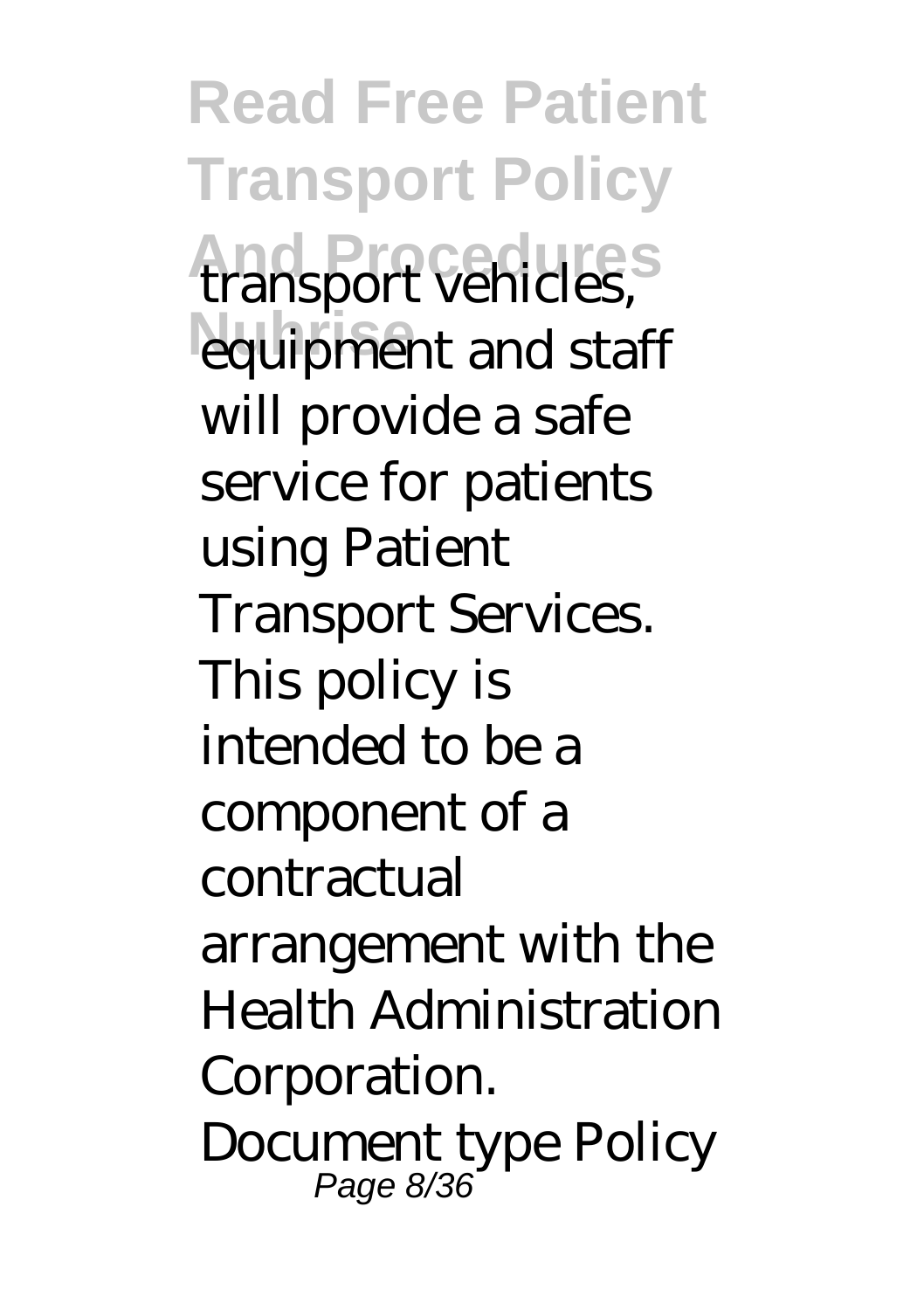**Read Free Patient Transport Policy And Procedures** Directive Document **Nuhrise** number PD2018\_002

# **Service Specifications for Transport Providers, Patient ...** To protect the safety of employees and the public, after a vehicle has been occupied by or used to transport a patient known or suspected to have a communicable

Page 9/36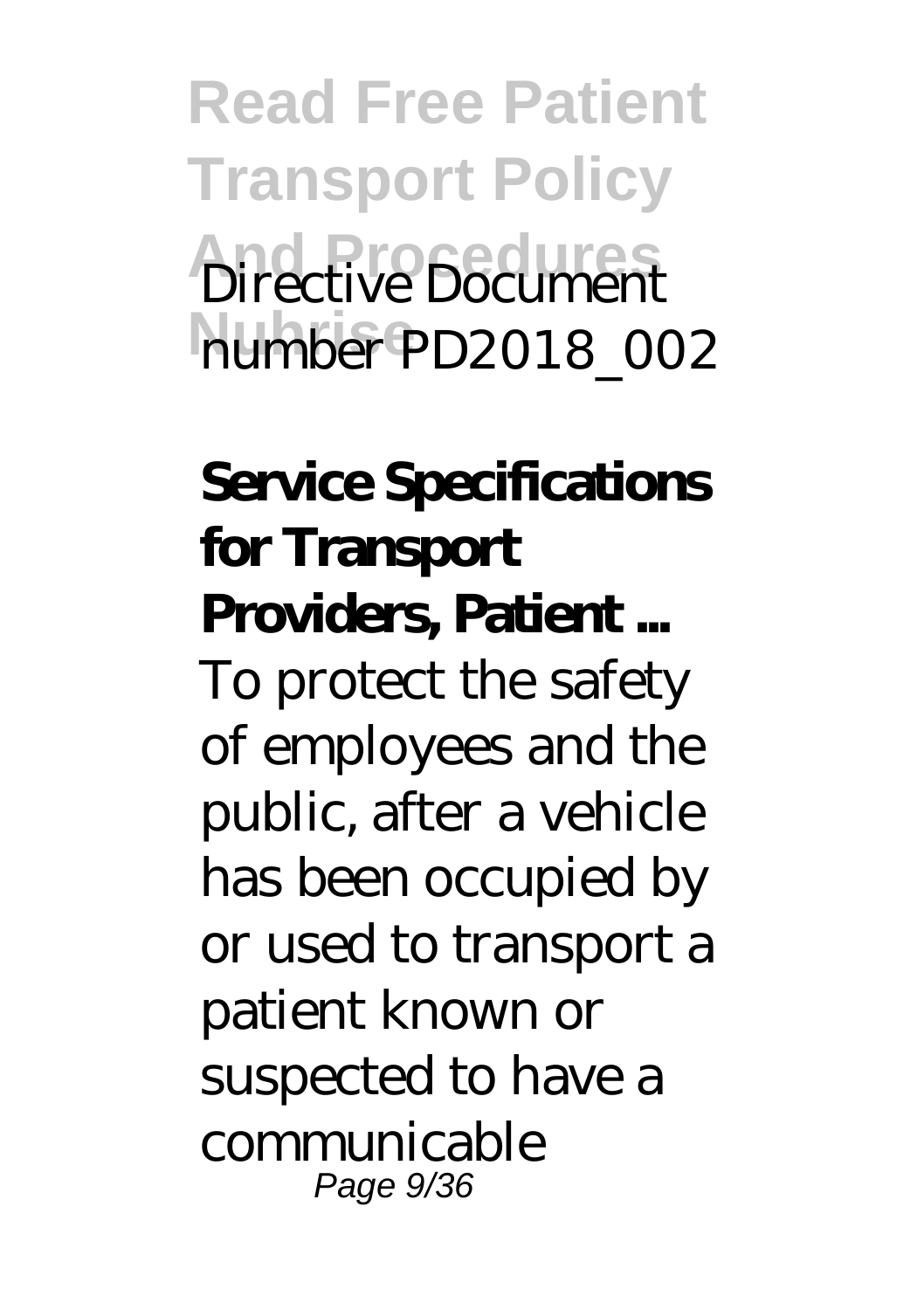**Read Free Patient Transport Policy** disease, the vehicle shall, prior to transportation of another patient, be cleaned and all contact surfaces, equipment, and blankets shall be disinfected according

#### **NON-EMERGENCY MEDICAL TRANSPORTATION POLICIES AND ...** Page 10/36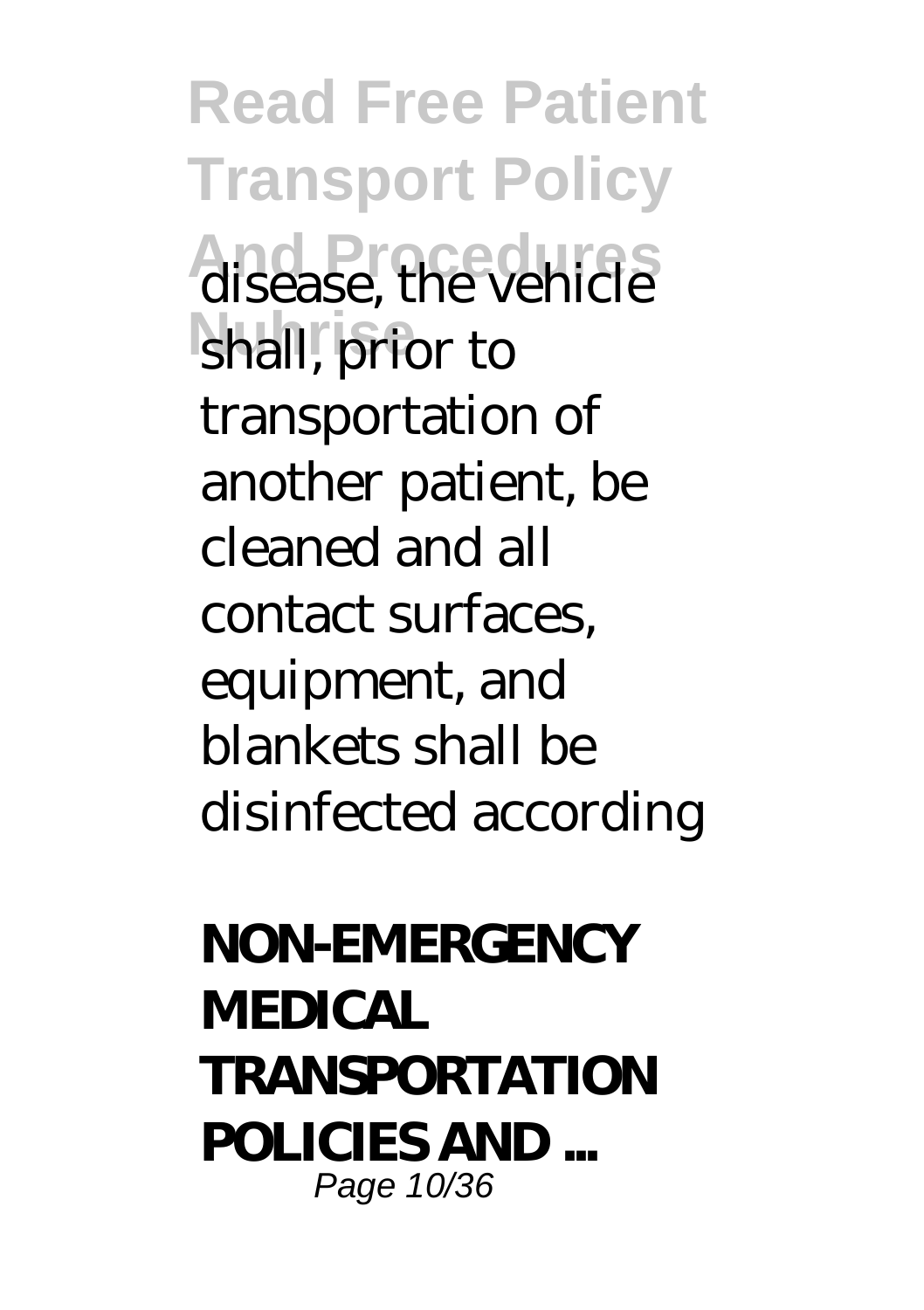**Read Free Patient Transport Policy** The 2016 nonemergency patient transport: Clinical practice protocols are for use by licensed providers of nonemergency patient transport for the triage and care of patients during transport and when providing first aid services at public events. Page 11/36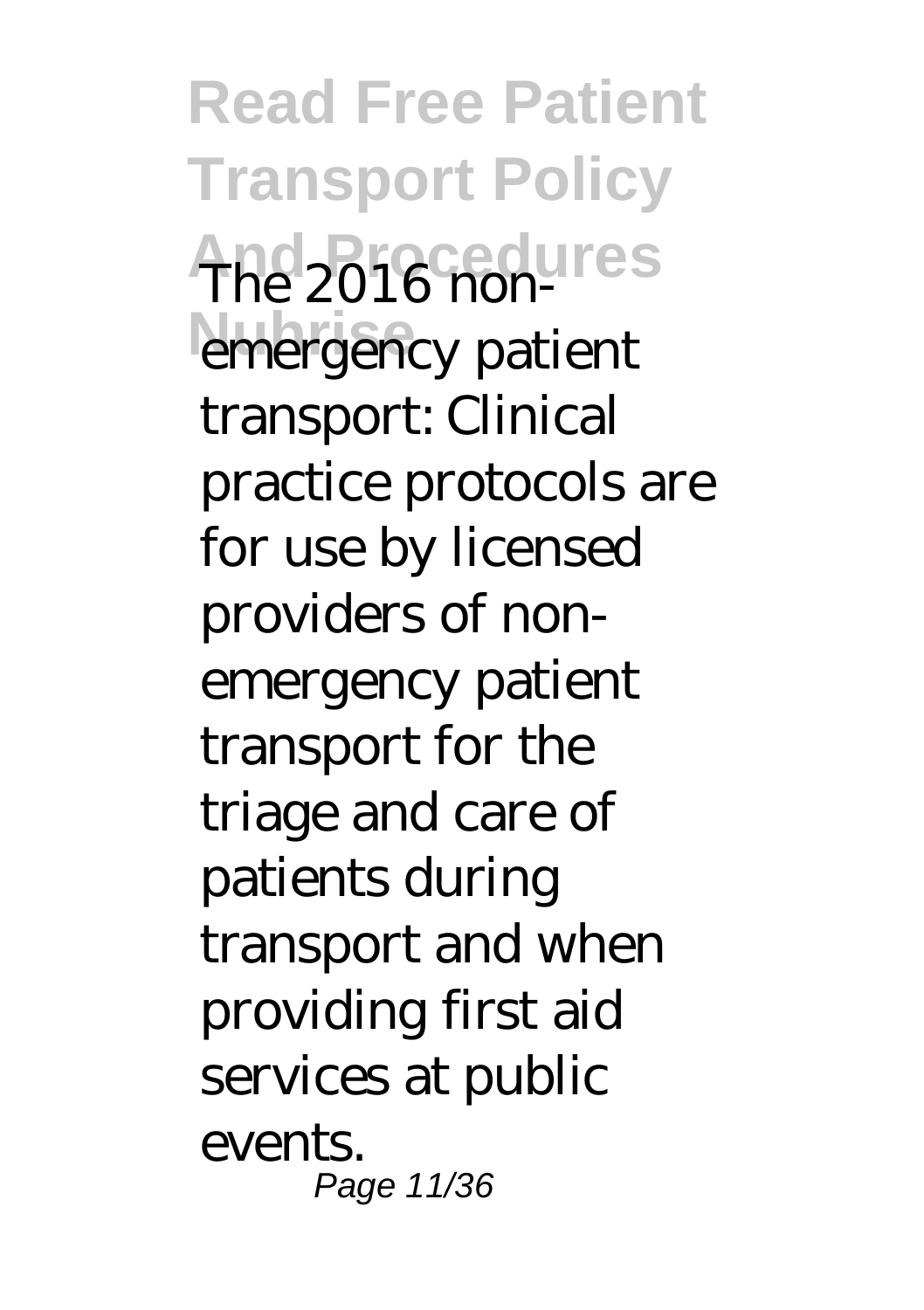**Read Free Patient Transport Policy And Procedures Nuhrise Non-Emergency Medical Transportation Policies and ...** This Non-Emergency **Medical** Transportation Policies and Procedures Manual are critical to the daily operations and management of NEMT business. This Page 12/36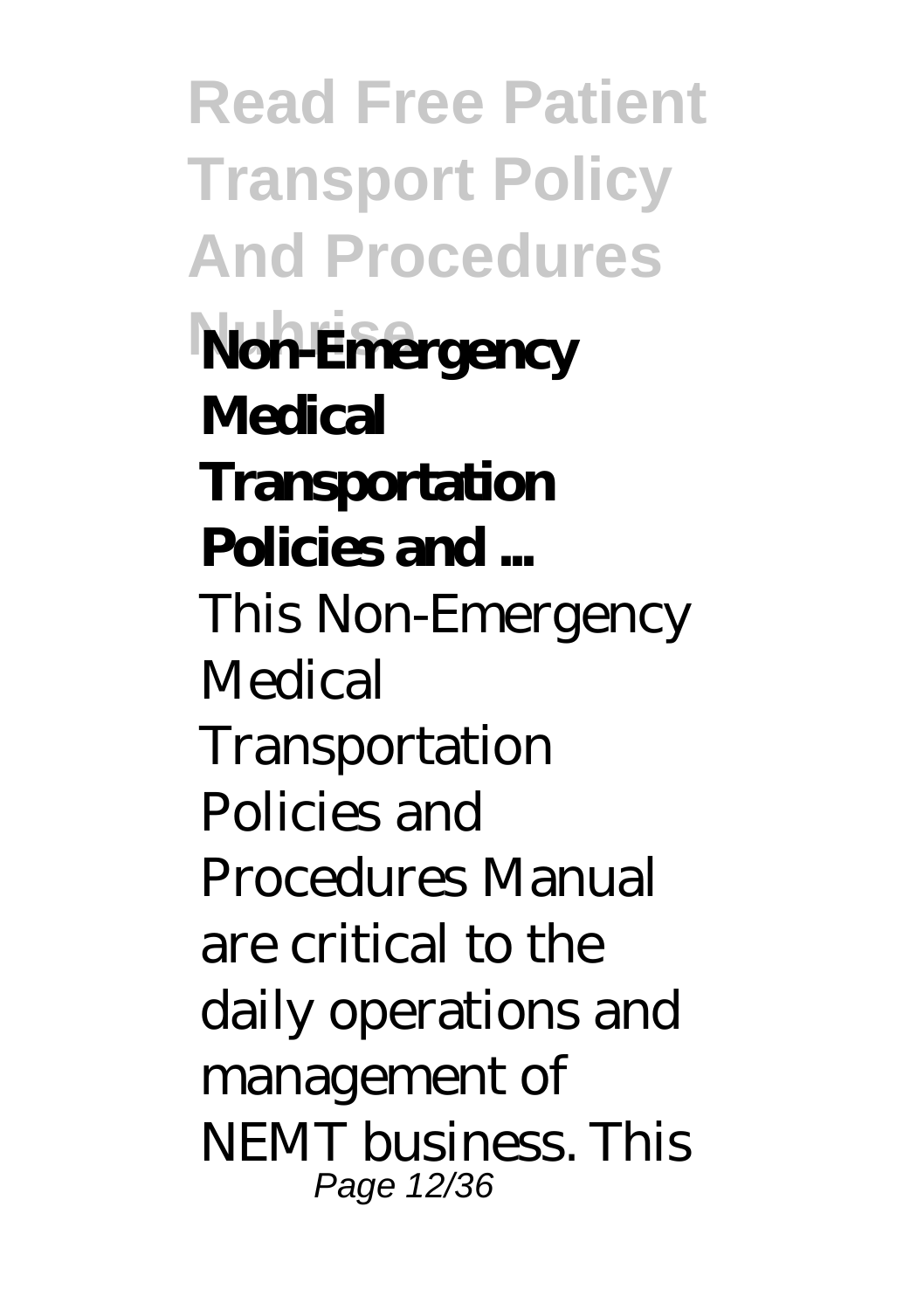**Read Free Patient Transport Policy And Procedures** Non-Emergency Medical<sup>e</sup> Transportation Policies and Procedures Manual or SOP is worded clearly, cut straight to the point and designed to ensure regulatory compliance.

**I. Patient Transportation** Page 13/36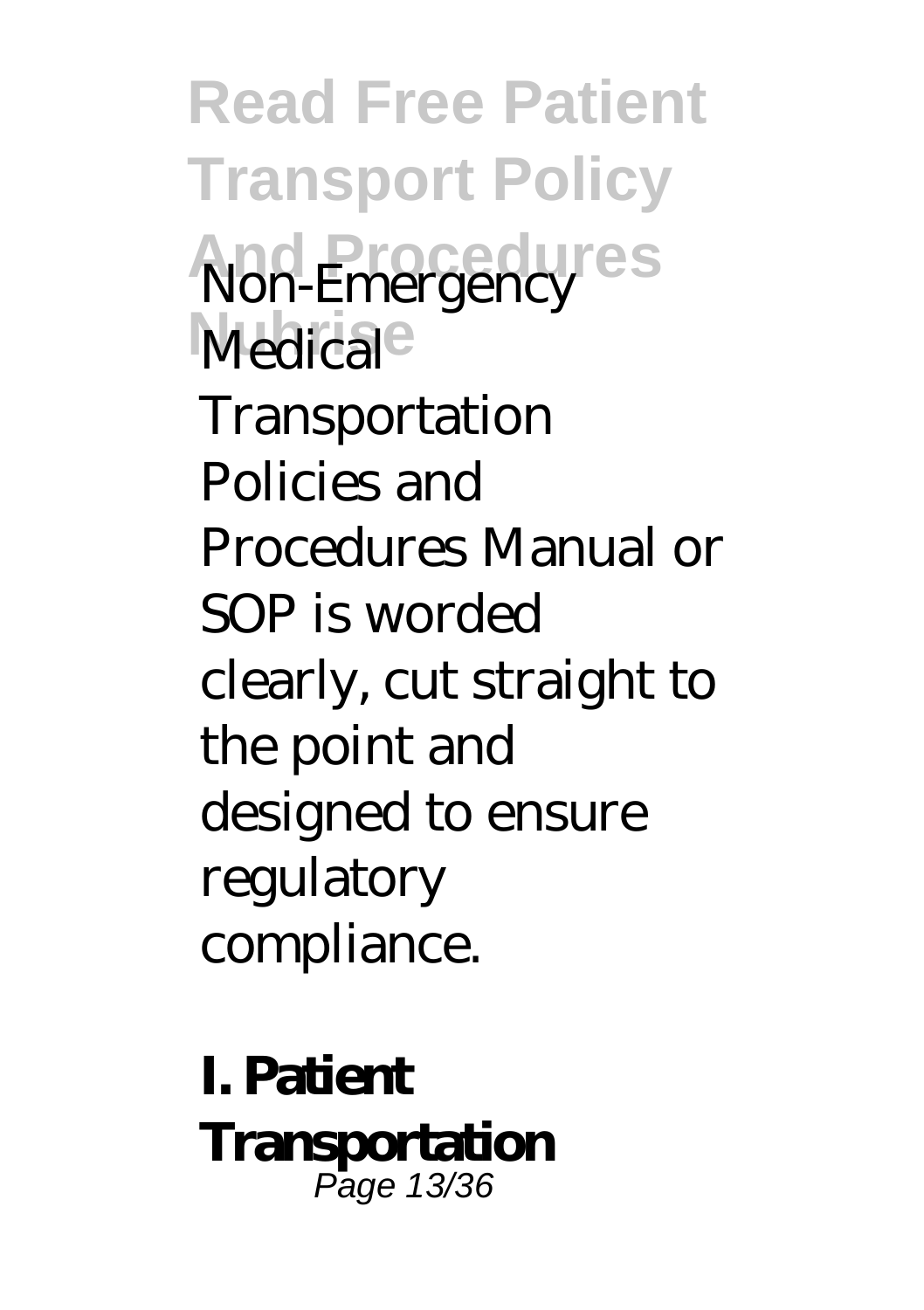**Read Free Patient Transport Policy** 2.4 Non-emergency patient transport should be the exception not the rule and therefore there must be strict adherence to the procedure. All patients should be assessed on a regular basis – once every 4 appointments or once every 3 months – whichever is the Page 14/36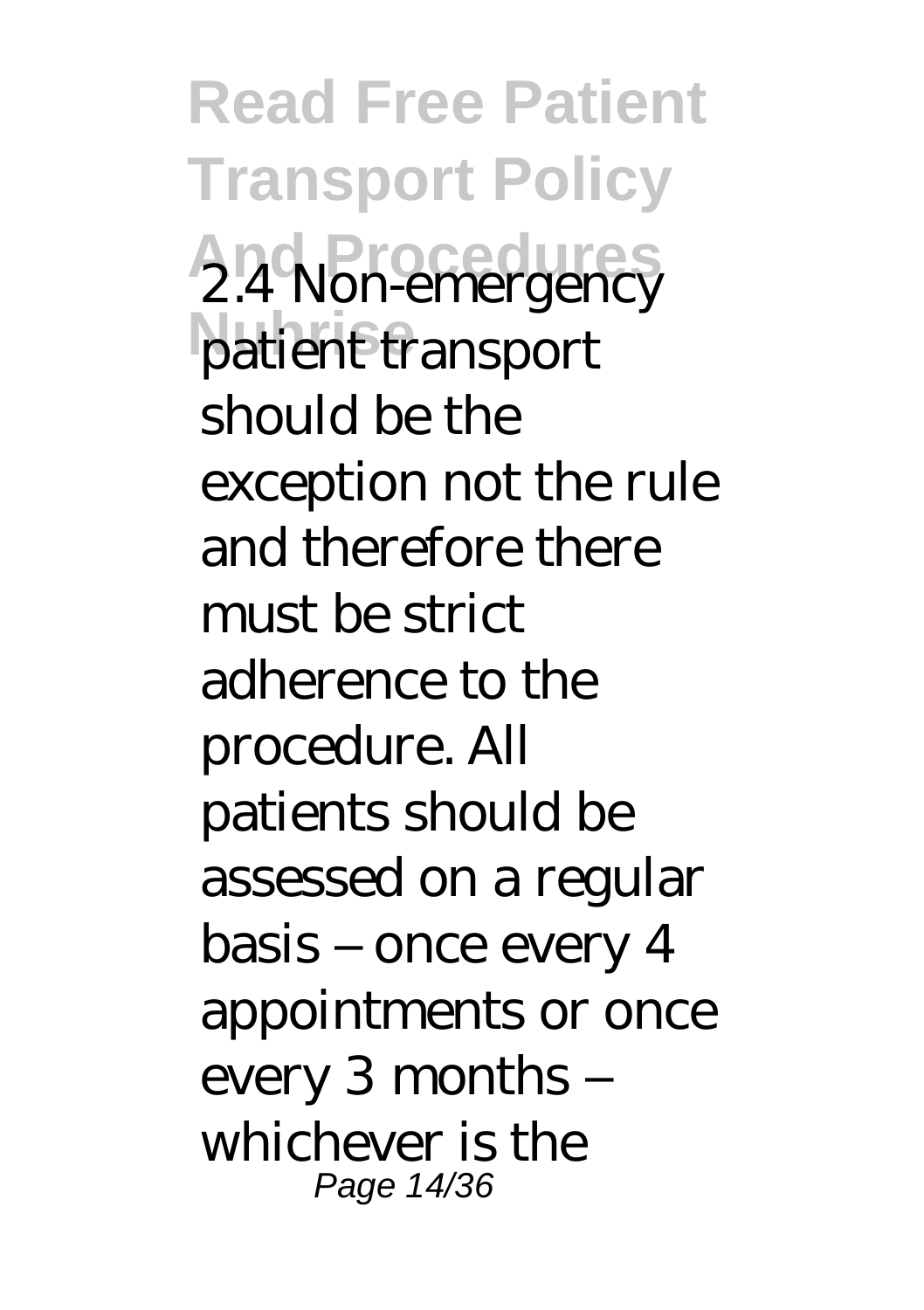**Read Free Patient Transport Policy And Procedures** longest. **Nuhrise**

**Downloads and publications for Patient Transport Policy | DPT** defined medical reason why they need non-urgent patient transport. Eligibility for the use of nonurgent patient transport is based upon a clinical Page 15/36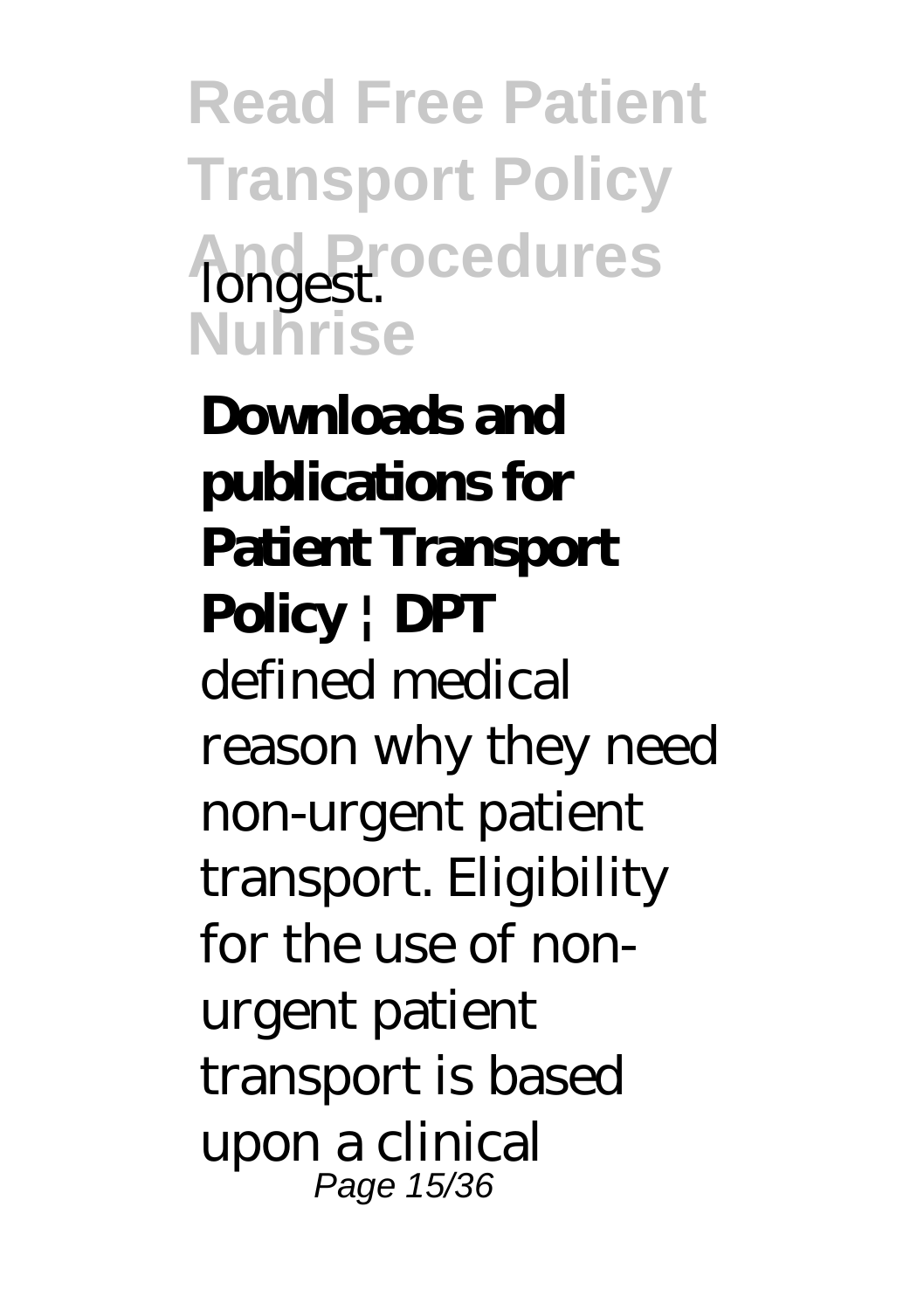**Read Free Patient Transport Policy And Procedures** assessment and is only available for patients attending a Sussex Partnership NHS Foundation Trust facility for an appointment as an outpatient, inpatient or for the discharge home

#### **Transfer & Escort of Patients Policy** This page includes Page 16/36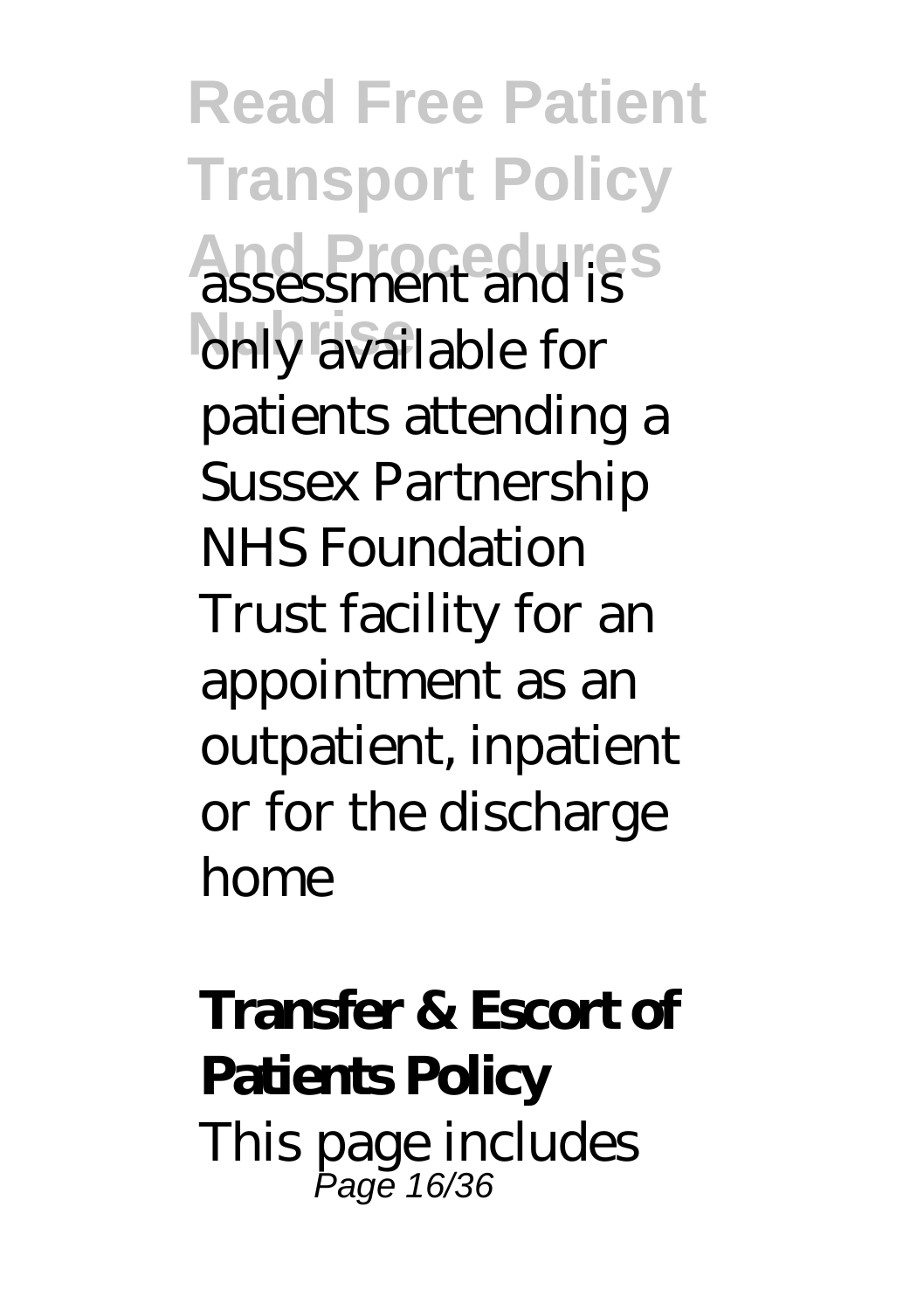**Read Free Patient Transport Policy And Procedures** the policies, procedures, and treatment protocols for the San Mateo County prehospital care system. The information is provided by the San Mateo County Emergency Medical Services Agency, and is designed for use within San Mateo County. Updates and Page 17/36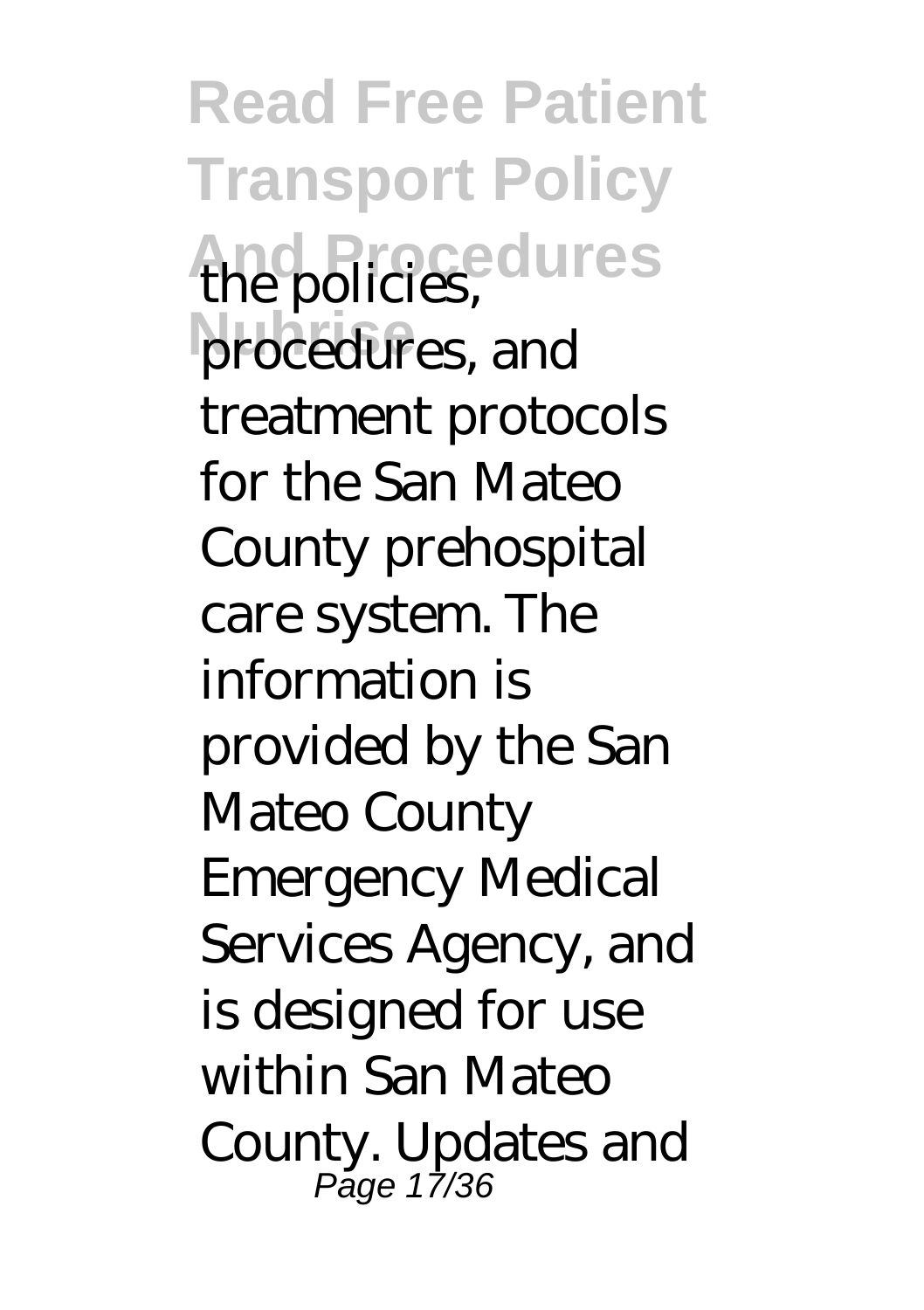**Read Free Patient Transport Policy And Procedures** new policies are noted with the implementation date.

**NEPT legislation and clinical practice protocols - health.vic** The Patient Transfer and Escort Policy applies to all situations where a patient, (excluding maternity and neonates) is being Page 18/36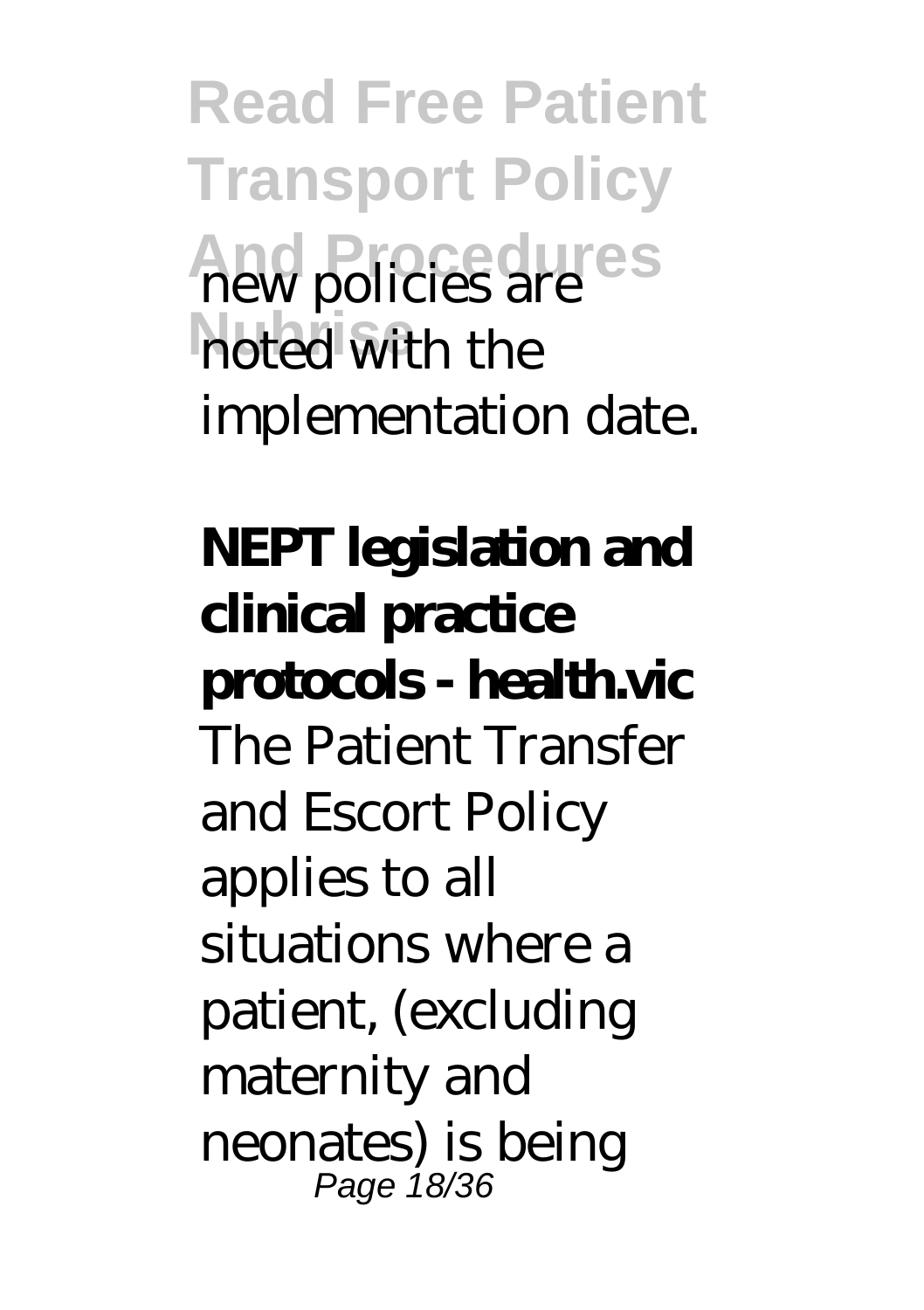**Read Free Patient Transport Policy** moved from one ward or department to another internally and those that are being transferred to another healthcare facility or destination, external to

# **Non-Urgent Patient Transport Policy and Procedures** Policy and

Procedures for Non-Page 19/36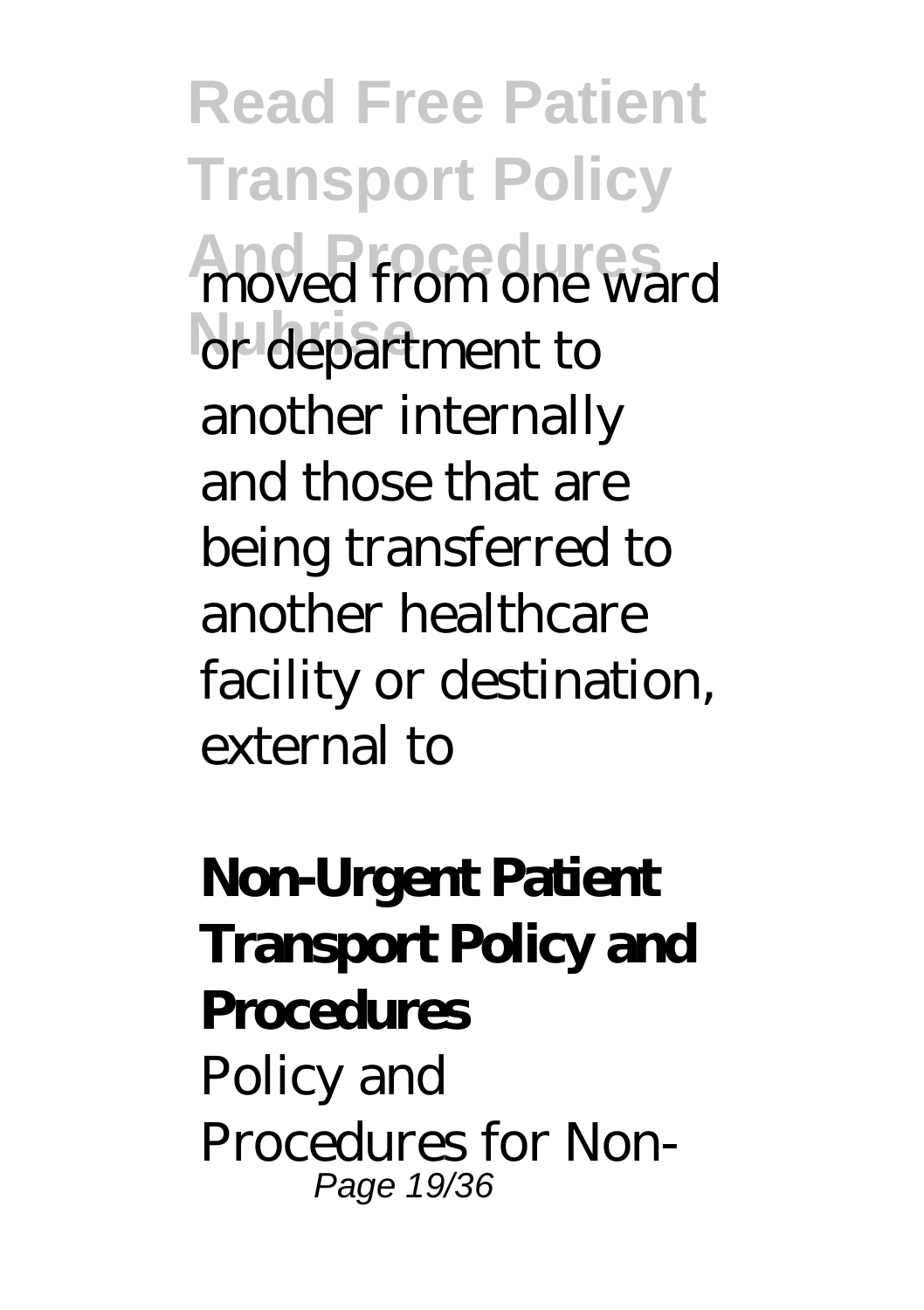**Read Free Patient Transport Policy Emergency General** and Medical Transportation Services . John Howard, M.D., Administrator World Trade Center Health Program January 18, 2018 . I. Authority . The Policy and Procedures for Non-Emergency General and Medical **Transportation** Page 20/36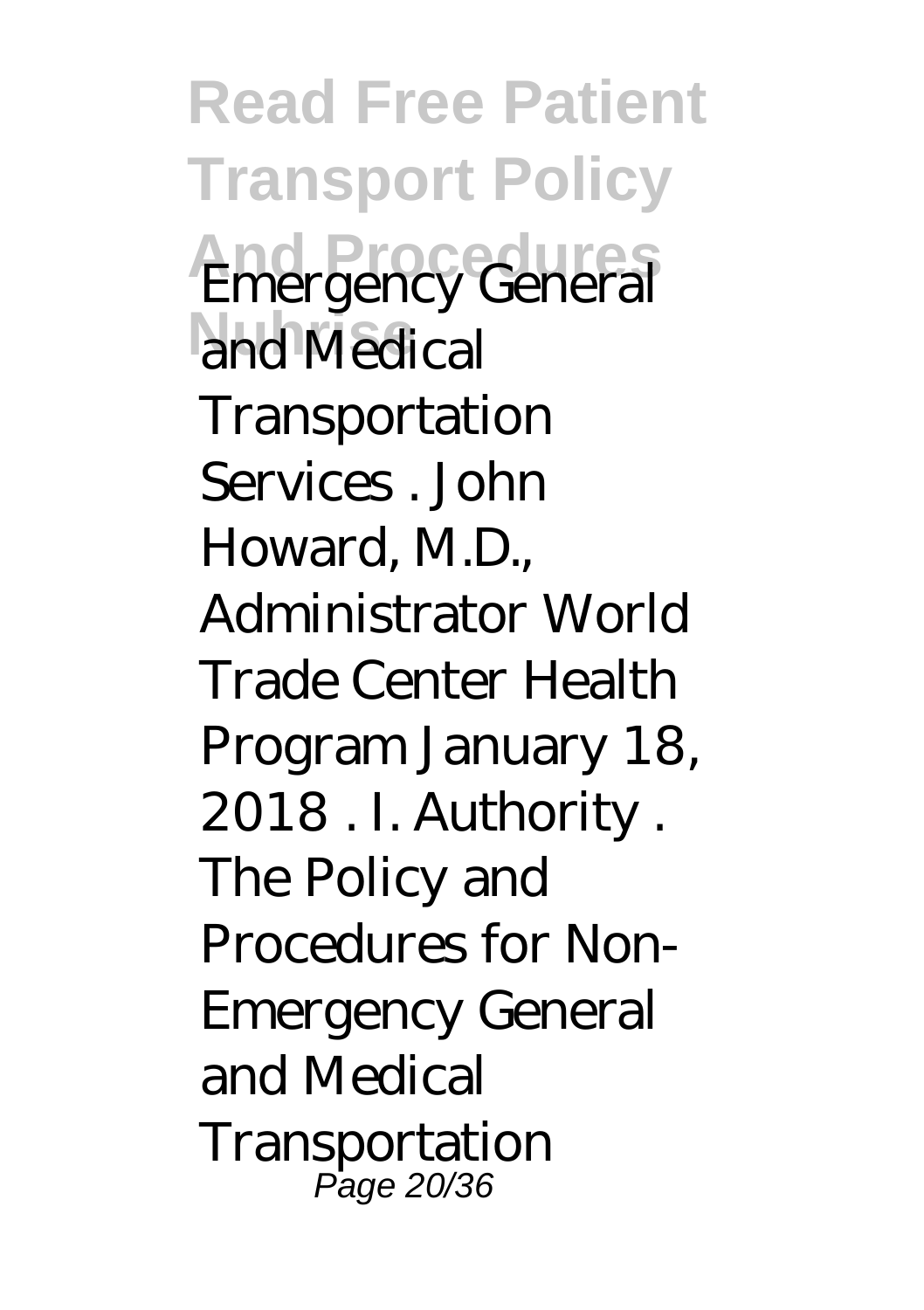**Read Free Patient Transport Policy** Services is based on the James Zadroga 9/11 Health and Compensation Act of 2010

# **Inter-hospital and intra-hospital patient transfer: Recent ...** Policy and Procedures for Transportation Services  $.52$ Medicar-Page 21/36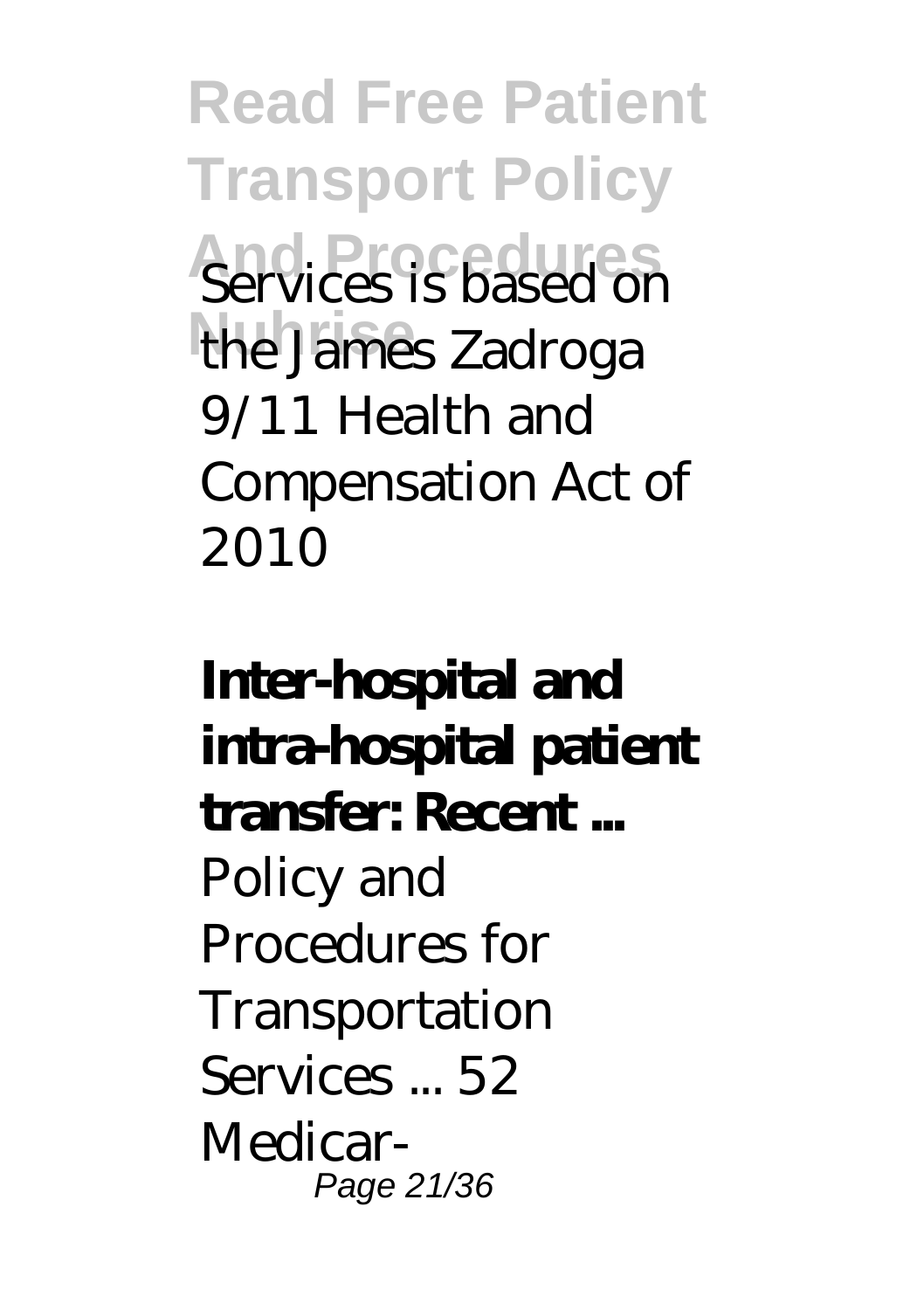**Read Free Patient Transport Policy Transportation of a** patient whose medical condition requires the use of a hydraulic or electric lift or ramp, wheelchair lockdowns, or transportation by stretcher when the patient's condition does not require

#### **Standard Patient**

Page 22/36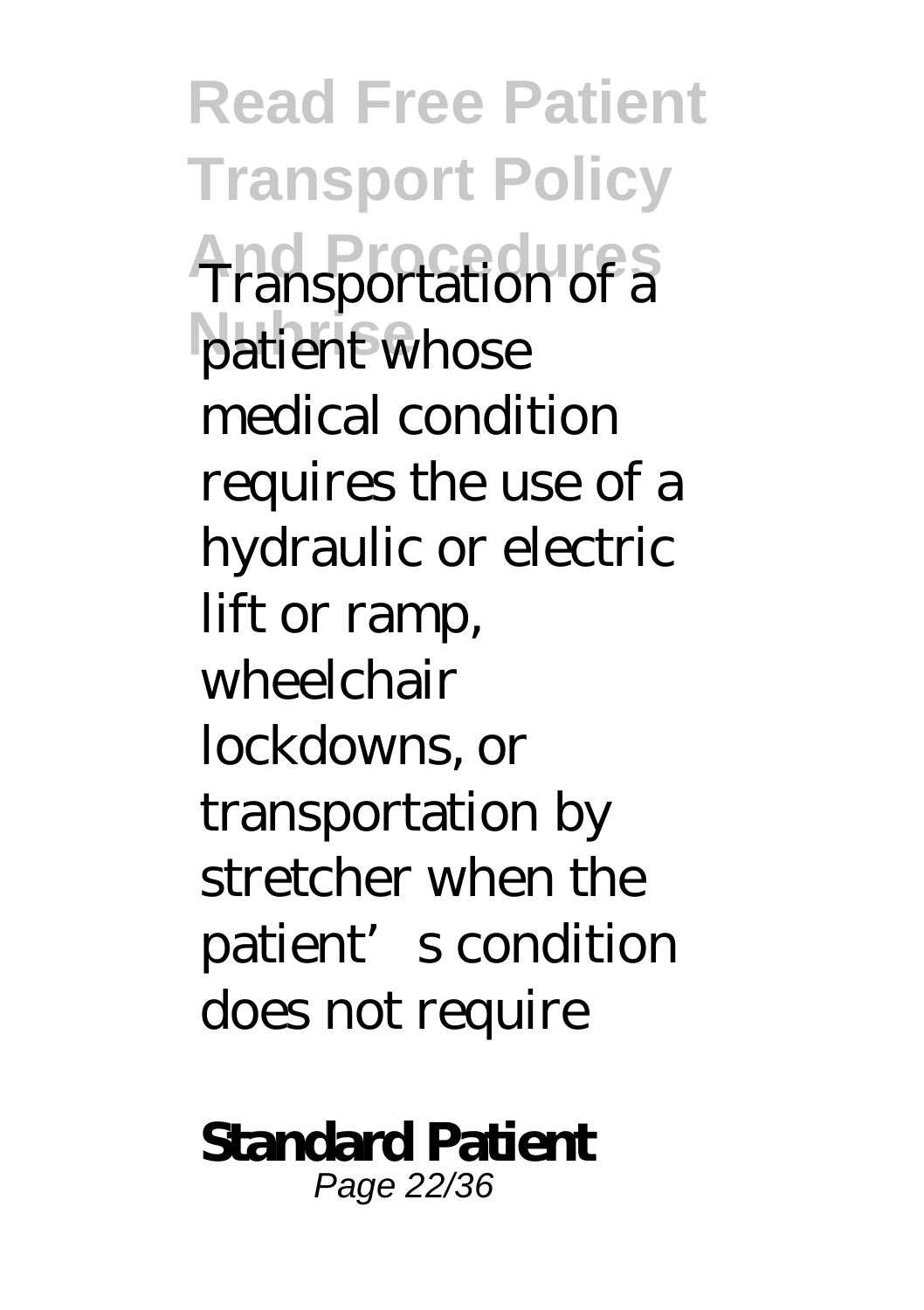**Read Free Patient Transport Policy And Procedures Transportation** Patient Transport Policy This document provides information and guidance around the eligibility and booking process for Non-Emergency Patient Transport (NEPTS) and for those patients that require a higher level of skilled crew due to the difficulties and Page 23/36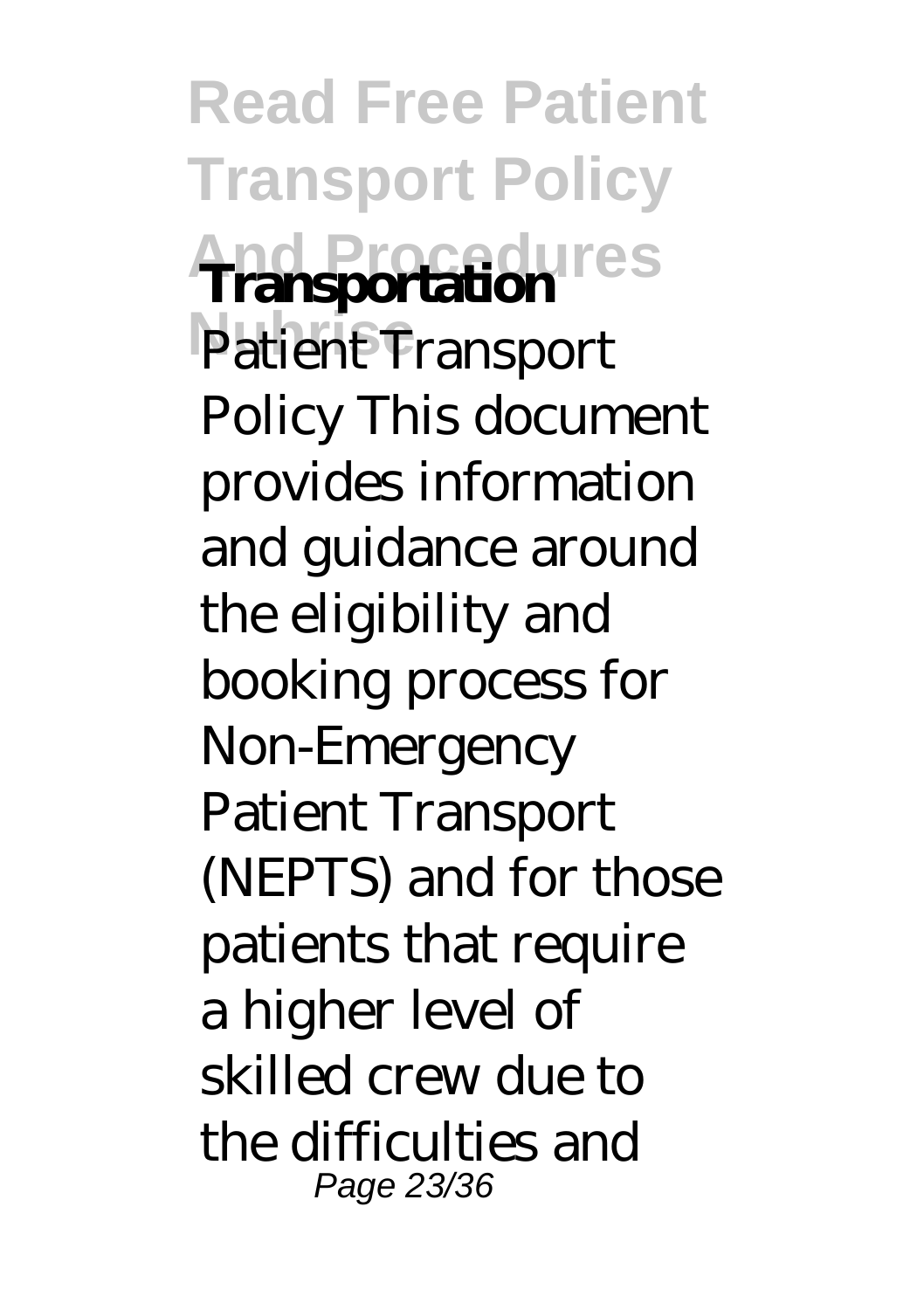**Read Free Patient Transport Policy And Procedures** around their own condition. Download Patient Transport Policy (C48)

# **Discharge After Sedation or Anesthesia on the Day of the ...** 1. Destinations Eligible Patients to whom complimentary local transportation is

Page 24/36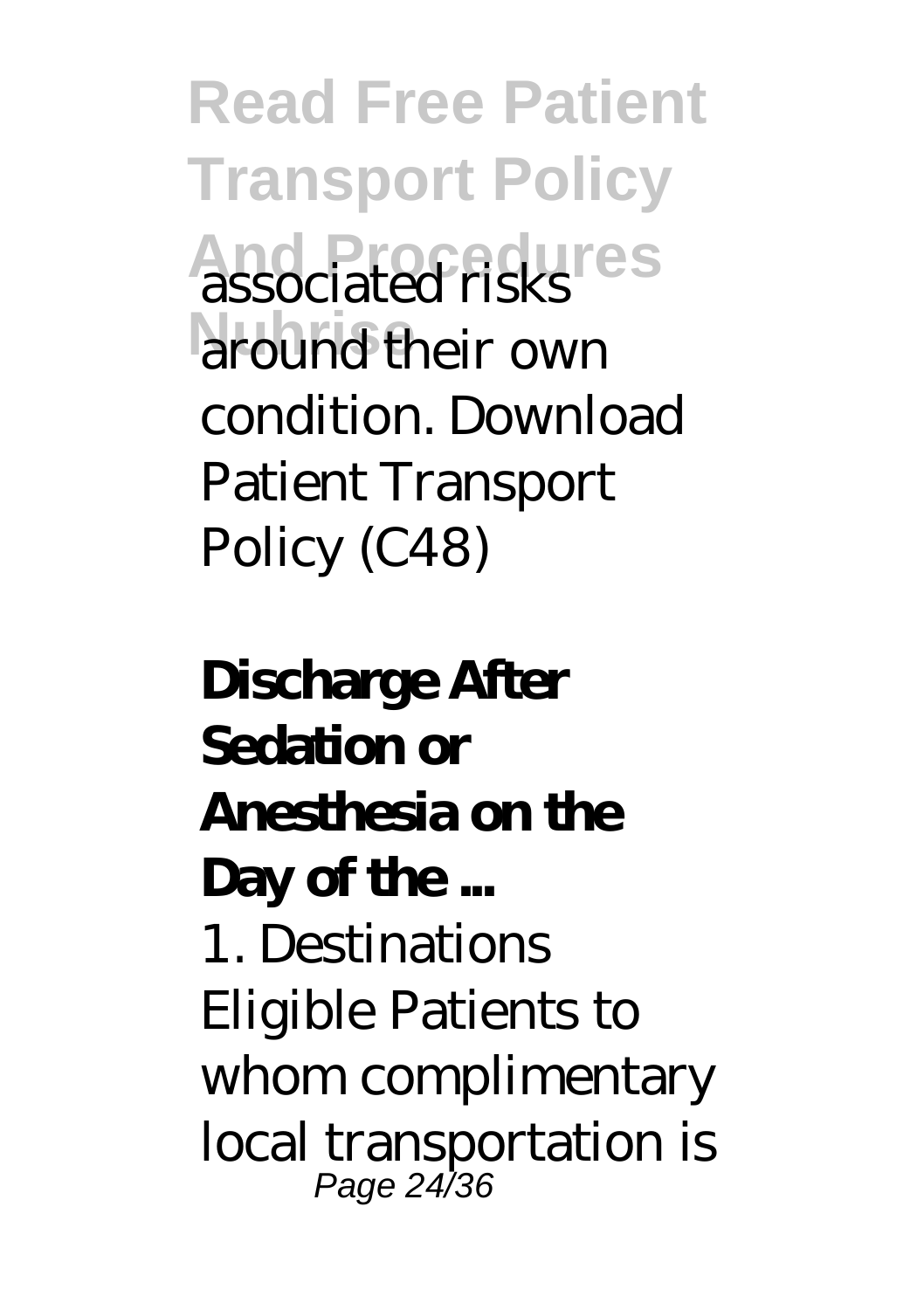**Read Free Patient Transport Policy** furnished under this policy must be transported (1) to only a Tenet Entity for the purpose of receiving medical services from such Entity, or (2) from only a

### **Example: Standard Operating Procedure (SOP) for Patient ...** Making Orange Page 25/36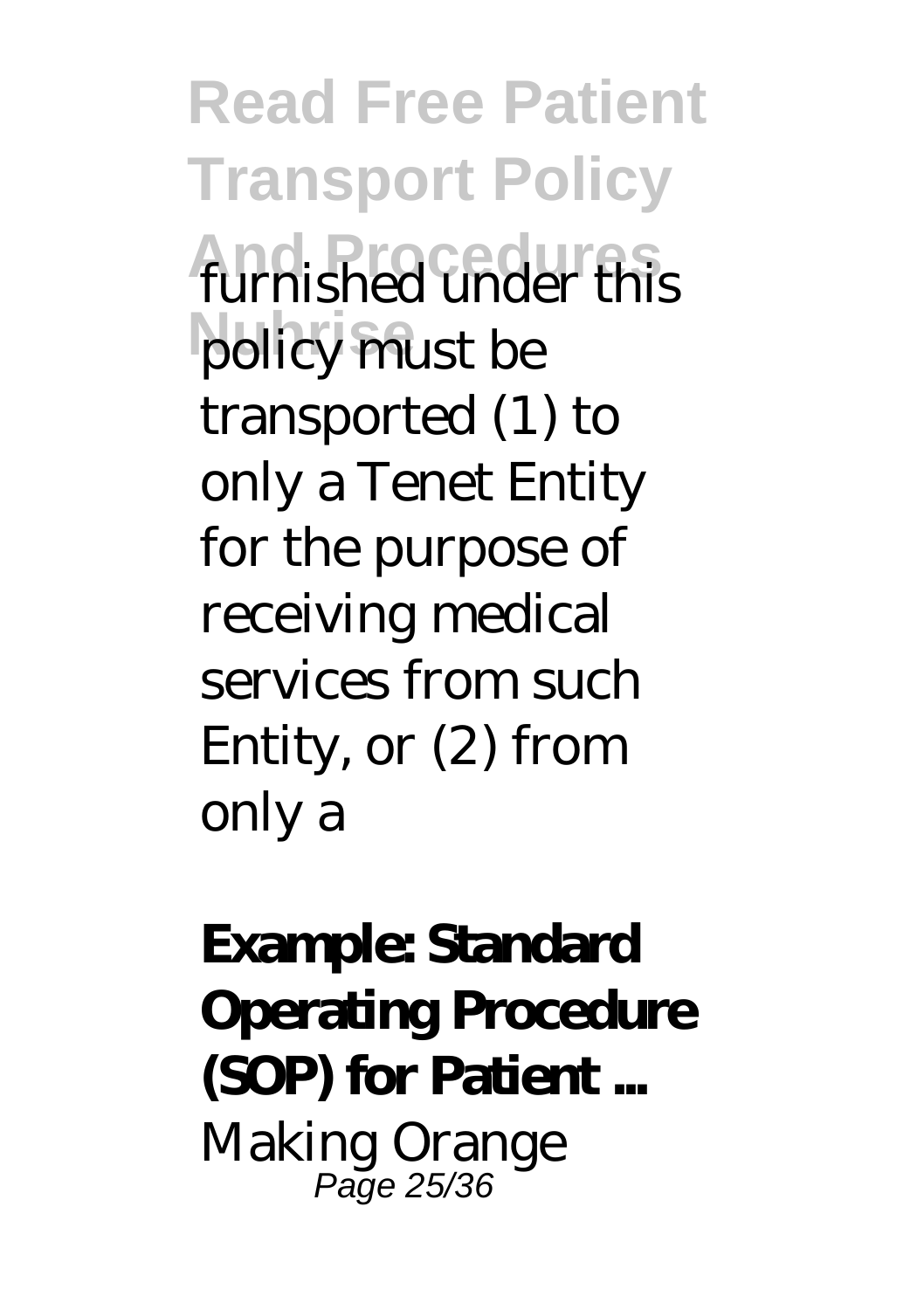**Read Free Patient Transport Policy And Procedures** County a safe, healthy, and fulfilling place to live, work, and play, today and for generations to come, by providing outstanding, costeffective regional public services.

#### **Patient Portal Policy and Procedures from Shasta Community ...** Patients should have Page 26/36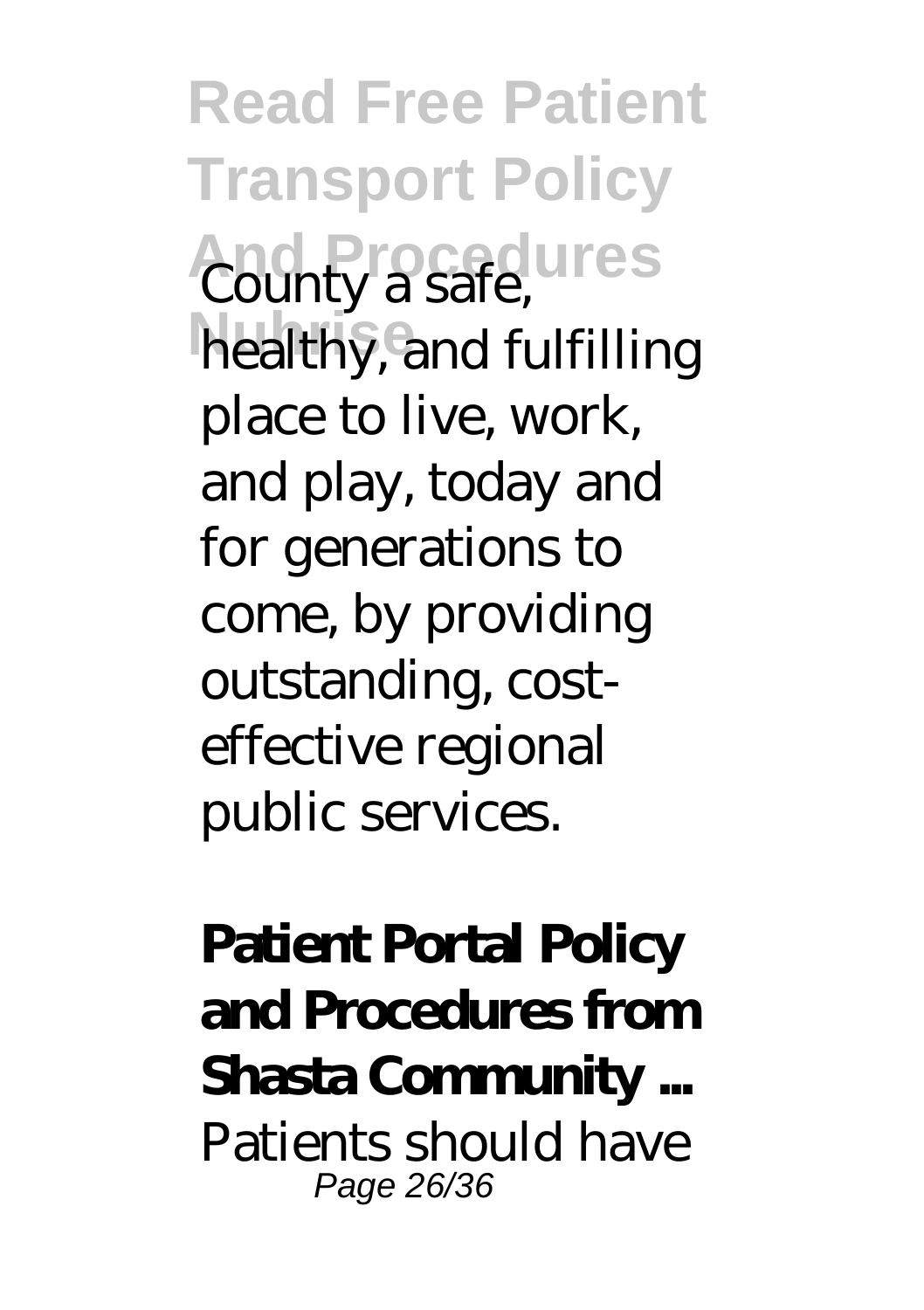**Read Free Patient Transport Policy And Procedures** a responsible adult who is able to safely transport the patient home or a facility needs to establish policies and procedures if an exception is made. Age is not the only factor that determines a responsible adult. 9 An individual who is capable of Page 27/36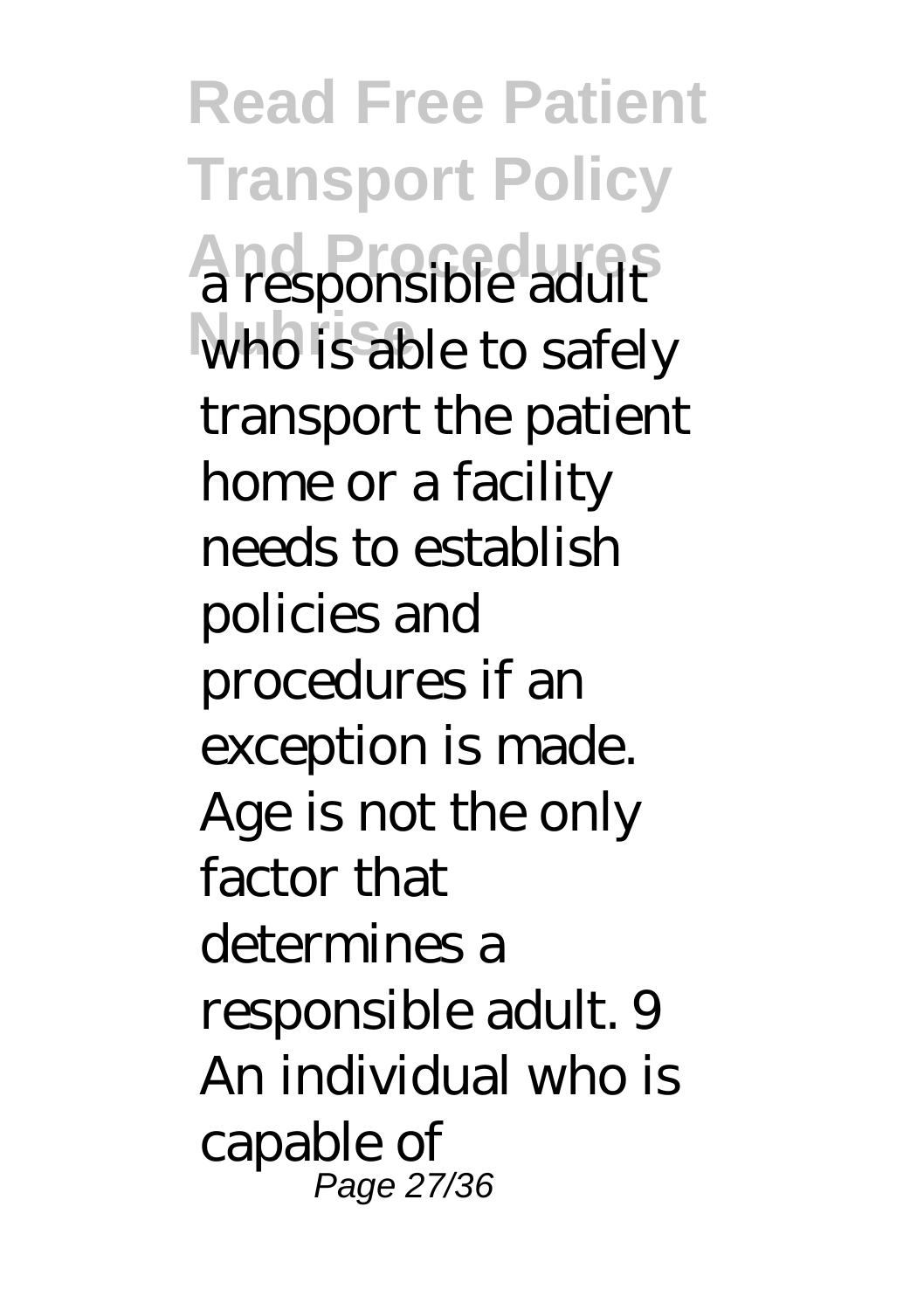**Read Free Patient Transport Policy And Procedures EMS Policy & Procedure Manual - San Mateo County Health** Patient Portal Policy and Procedures Expiration Date: 03/28/2013 Page 4 of 8 • Only NextMD Patients v. Select all other preferences as needed and then click OK vi. To view the list Page 28/36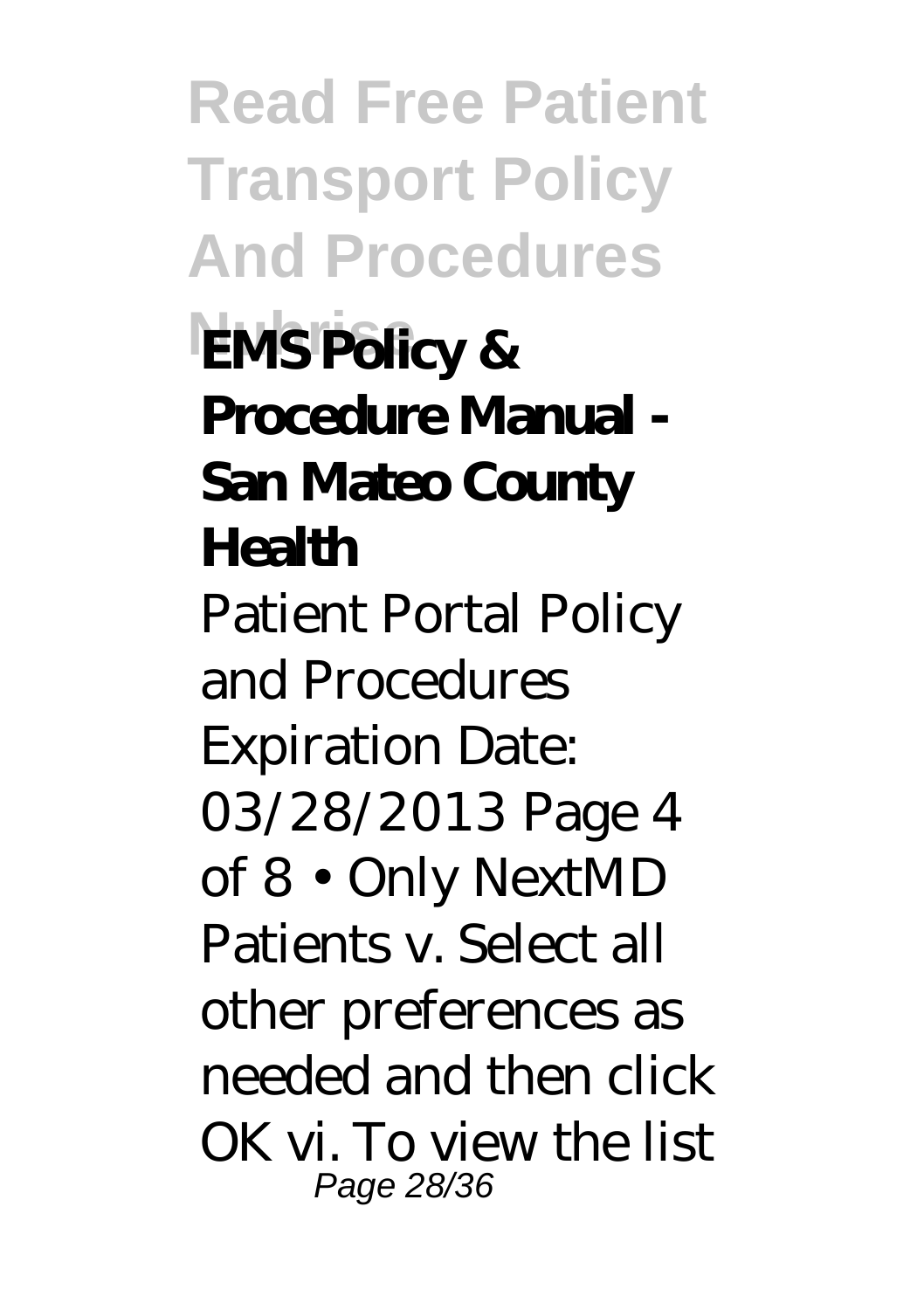**Read Free Patient Transport Policy And Procedures** of patient included in the report, doubleclick the "Reports results…" link in the To field vii. Close the Patient Set dialog box q.

# **Policy and Procedures for Non-Emergency General and ...** POLICY TITLE: Ambulance Transport Page 29/36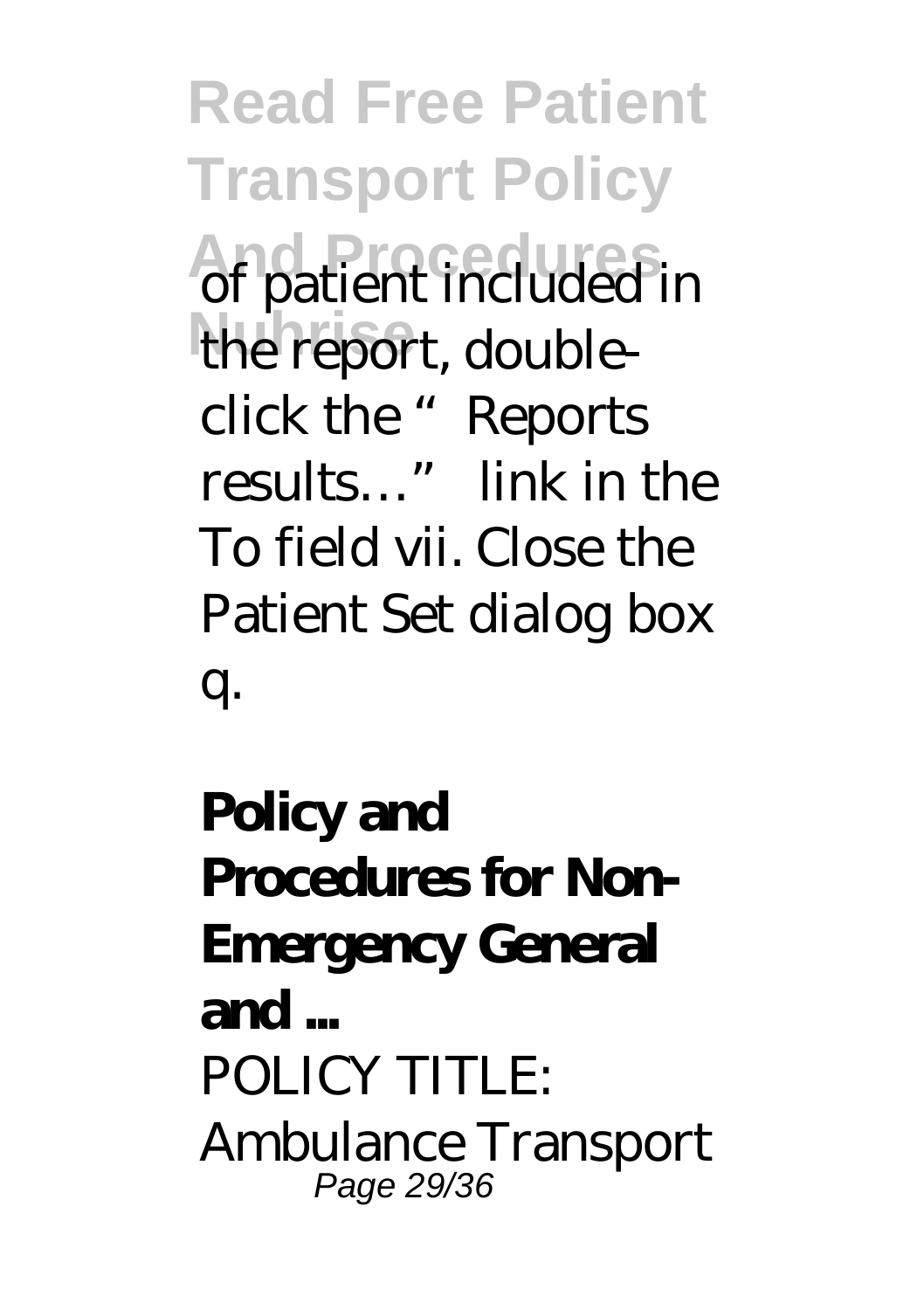**Read Free Patient Transport Policy NonEmergency Page** 2 of 10 ...

administration of medical care by trained personnel and transportation of patients within an appropriate, safe and monitored environment. The patient's condition at the time of the transport ... procedures or Page 30/36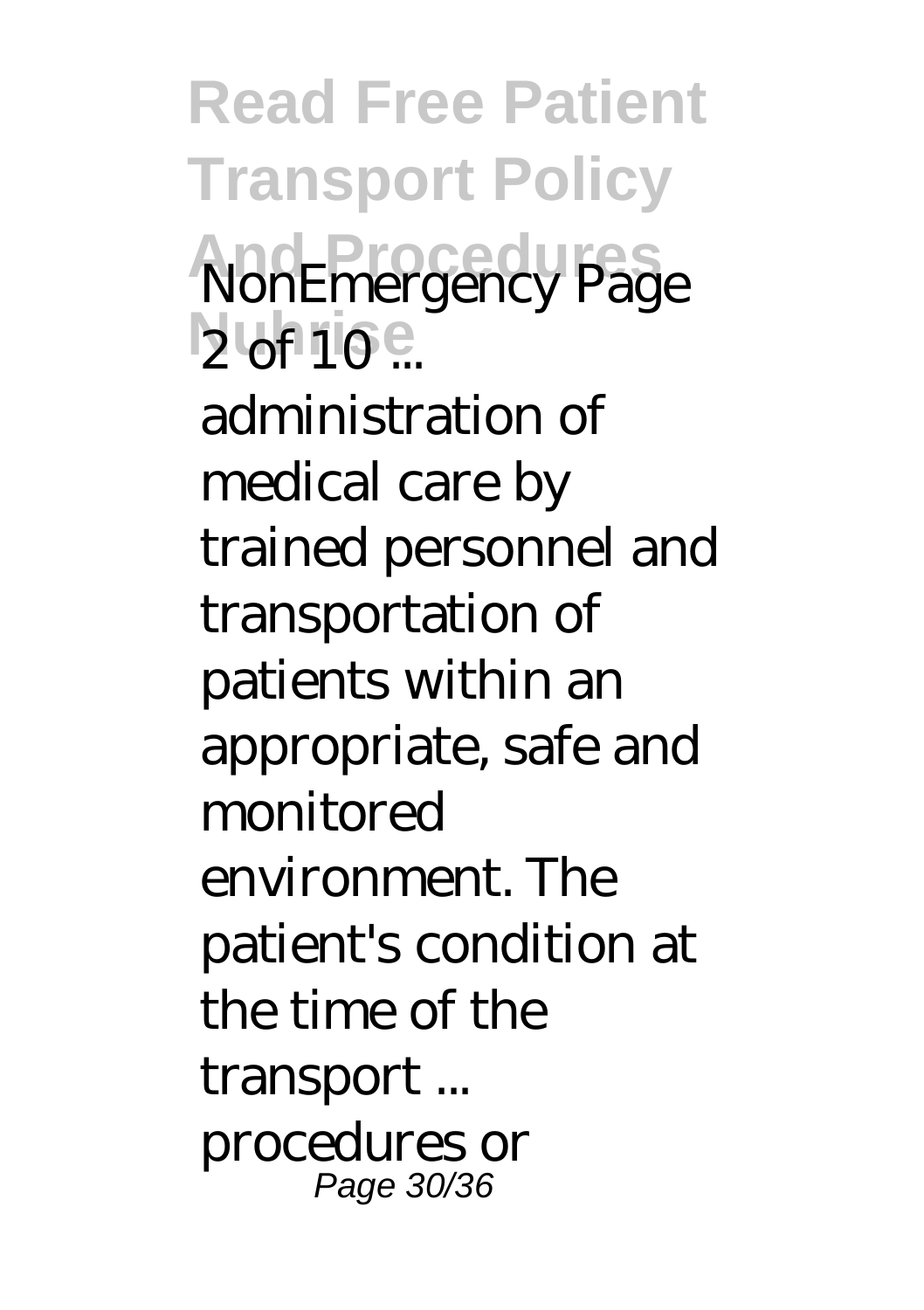**Read Free Patient Transport Policy And Procedures** services, such as cardiac (EKG) monitoring. An ALS intervention is a ...

# **Patient Transport Policy and Procedures March 2014**

The purpose of the Standards is to provide an outline that healthcare workers (HCWs) in Page 31/36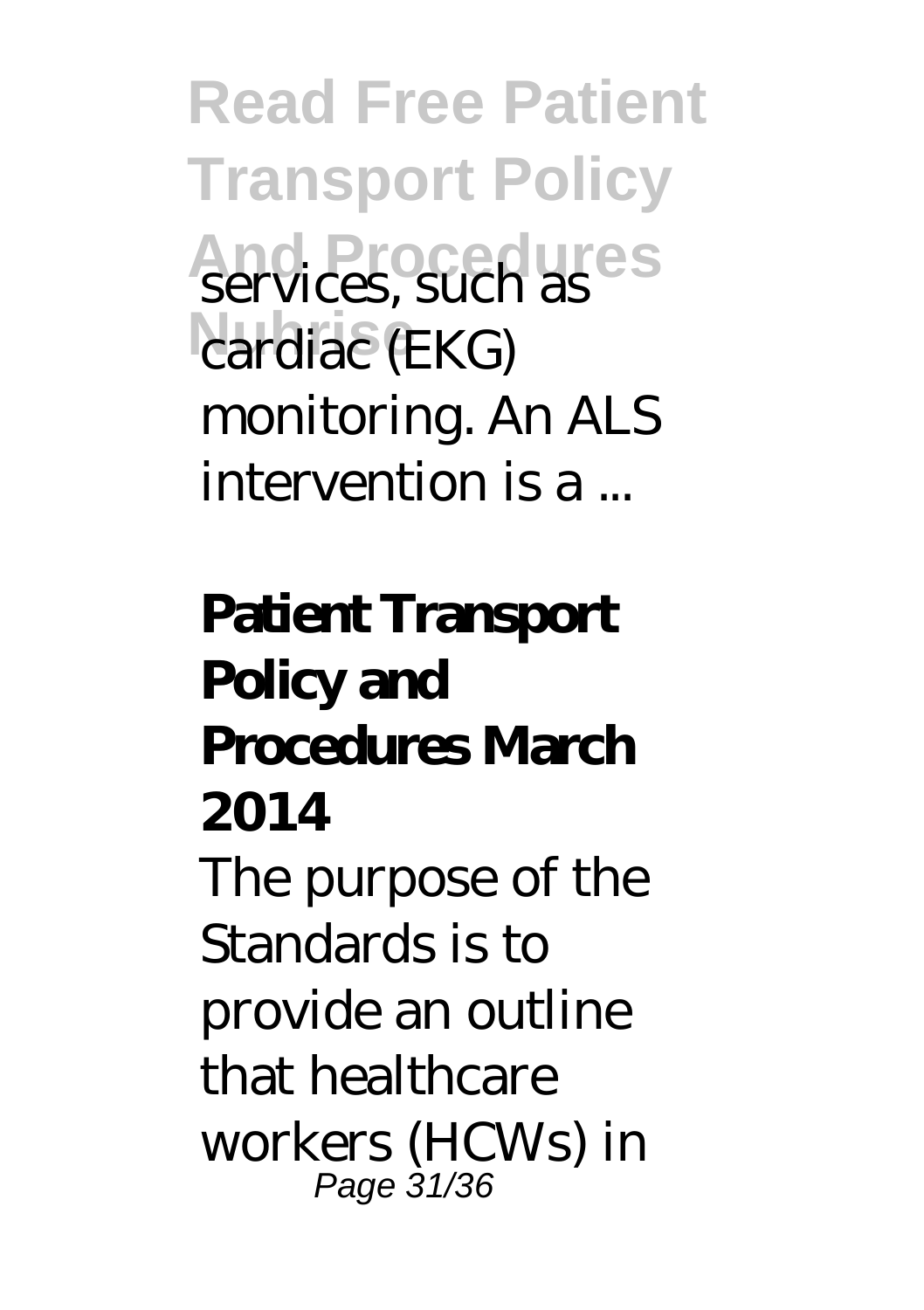**Read Free Patient Transport Policy And Procedures** the perioperative setting can use to develop and implement policies and procedures for safe transfer and transportation of the patient.

### **Complimentary Local Transportation - Tenet Healthcare** The intra- and interhospital patient Page 32/36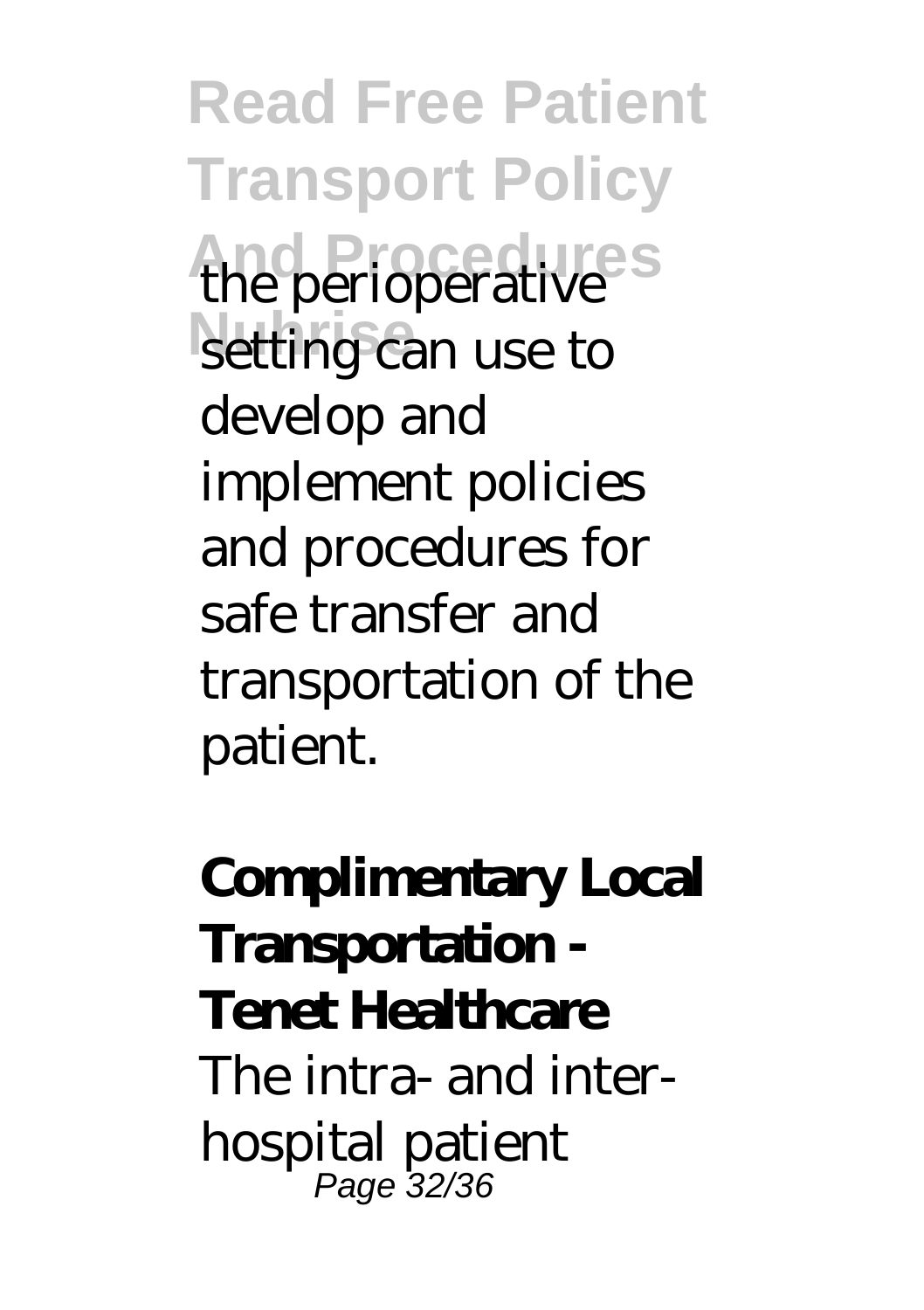**Read Free Patient Transport Policy And Procedures** transfer is an important aspect of patient care which is often undertaken to improve upon the existing management of the patient. It may involve transfer of patient within the same facility for any diagnostic procedure or transfer to another facility with more advanced care. Page 33/36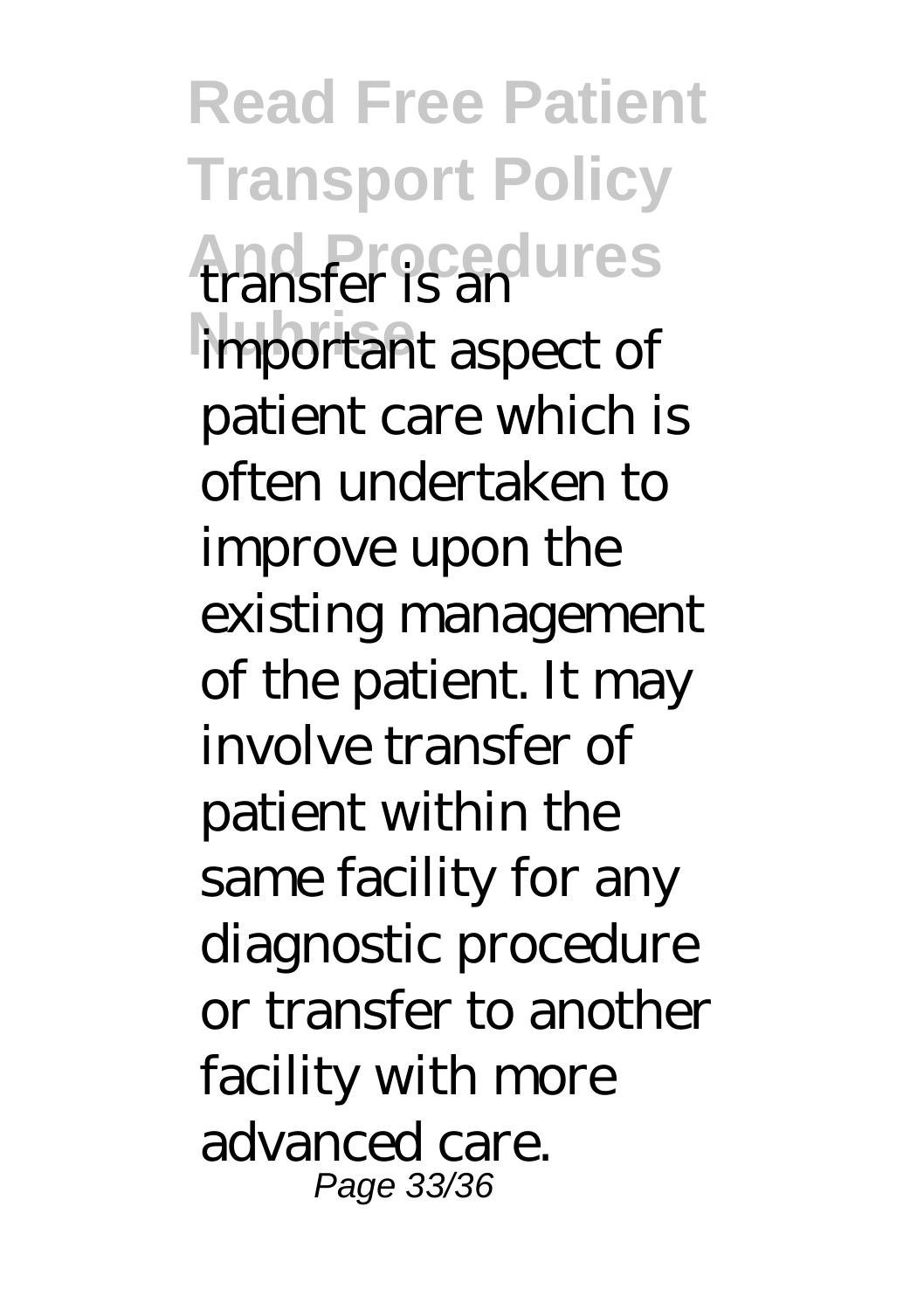**Read Free Patient Transport Policy And Procedures Nuhrise**

# **Patient Transport Policy And Procedures Patient** Transportation II. Policy Transportation Department, is available 24/7 and is responsible for transporting patients between patient care units, designated Page 34/36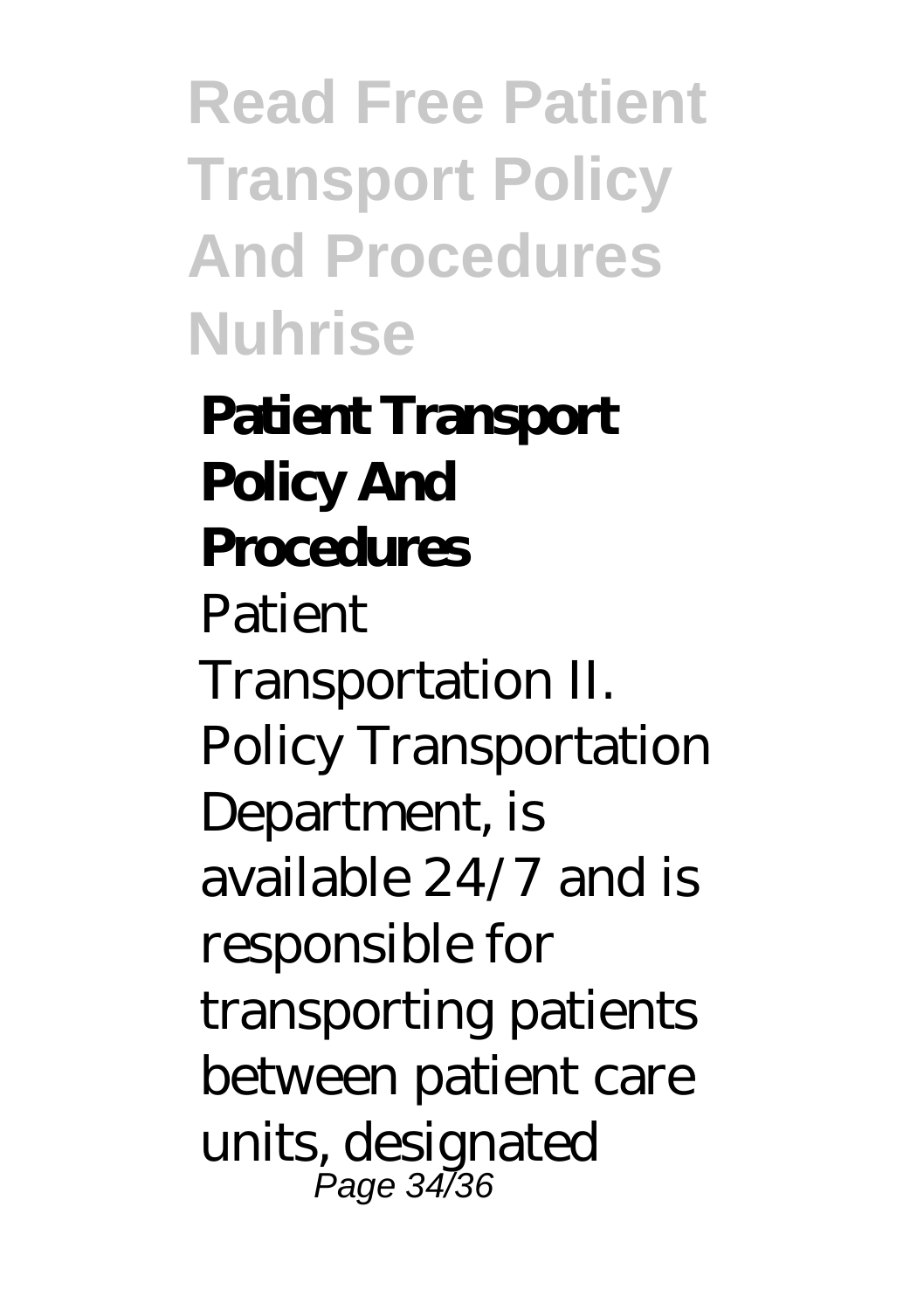**Read Free Patient Transport Policy And Procedures** department areas on UTMB campus. **Transportation** dispatch is available 24/7 at (409) 772-1512 and can clarify any patient transportation questions.

Copyright code : [a33b12e8d988f83ba](/search-book/a33b12e8d988f83ba843ef7afae5def1) Page 35/36